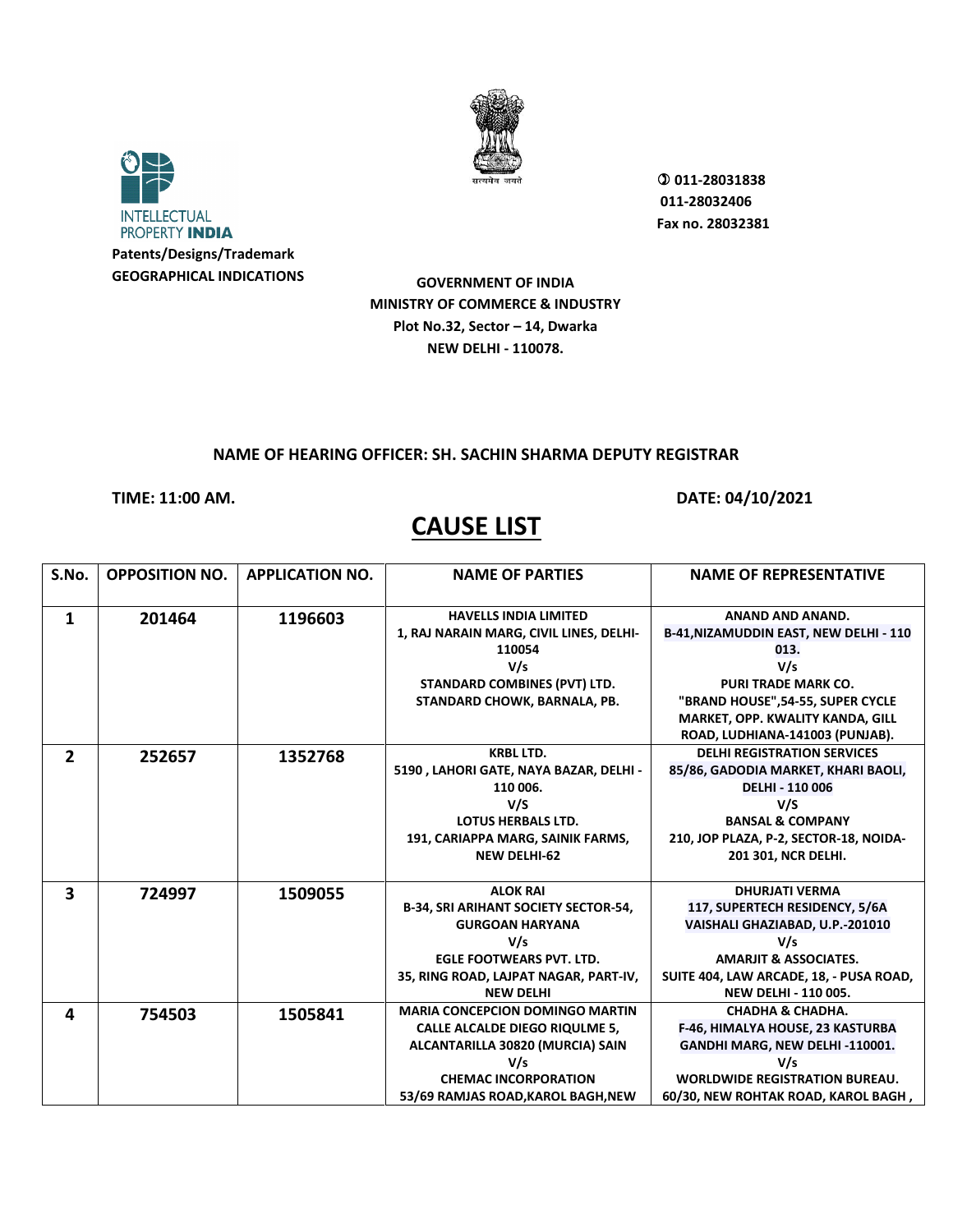|                         |        |         | DELHI 110005.                              | <b>NEW DELHI-110005</b>                |
|-------------------------|--------|---------|--------------------------------------------|----------------------------------------|
| 5                       | 230669 | 915125  | <b>FMC CORPORATION</b>                     | LALL LAHIRI & SALHOTRA.                |
|                         |        |         | 1735, MARKET STREET, PHILADELPHIA,         | N-128 PANCHSHEEL PARK, NEW DELHI - 110 |
|                         |        |         | PENNSYLVANIA - 19103, UNITED STATES        | 017.                                   |
|                         |        |         | OF AMERICA.                                | V/s                                    |
|                         |        |         | V/s                                        | W.S. KANE & CO.                        |
|                         |        |         | <b>ANGLO FRENCH DRUGS &amp; INDUSTRIES</b> | SERVANTS OF INDIA SOCIETY'S BUILDING,  |
|                         |        |         | LTD.                                       | OPP. HURKISONDAS HOSPITAL, SARDAR      |
|                         |        |         | 41, 3RD CROSS ROAD, V BLOCK, RAJAJI        | VALLABHBHAI PATEL ROAD, MUMBAI 400     |
|                         |        |         | NAGAR, BANGALORE.                          | 004                                    |
|                         |        |         |                                            |                                        |
| 6                       | 763208 | 1574378 | M/S.DHARAMPAL PREMCHAND LIMITED            | ANAND AND ANAND.                       |
|                         |        |         | 4873, CHANDNI CHOWK, DELHI-110006.         | B-41, NIZAMUDDIN EAST, NEW DELHI - 110 |
|                         |        |         | V/s                                        | 013.                                   |
|                         |        |         | <b>BABAJI UDYOG</b>                        | V/s                                    |
|                         |        |         | 581, SHIVAJI MARG,. NAJAFGARH, NEW         | <b>WORLDWIDE REGISTRATION BUREAU.</b>  |
|                         |        |         | DELHI-110 043.                             | 60/30, NEW ROHTAK ROAD, KAROL BAGH,    |
|                         |        |         |                                            | <b>NEW DELHI-110005</b>                |
| $\overline{\mathbf{z}}$ | 763209 | 1574378 | M/S.DHARAMPAL PREMCHAND LIMITED            | <b>ANAND AND ANAND.</b>                |
|                         |        |         | 4873, CHANDNI CHOWK, DELHI-110006.         | B-41, NIZAMUDDIN EAST, NEW DELHI - 110 |
|                         |        |         | V/s                                        | 013.                                   |
|                         |        |         | <b>BABAJI UDYOG</b>                        | V/s                                    |
|                         |        |         | 581, SHIVAJI MARG,. NAJAFGARH, NEW         | <b>WORLDWIDE REGISTRATION BUREAU.</b>  |
|                         |        |         | DELHI-110 043.                             | 60/30, NEW ROHTAK ROAD, KAROL BAGH,    |
|                         |        |         |                                            | <b>NEW DELHI-110005</b>                |
| 8                       | 724359 | 1460106 | <b>GOBIND INDUSTRIES PRIVATE LIMITED</b>   | <b>LONDON TRADE MARK.</b>              |
|                         |        |         | DHARSANIA, LUCKNOW ROAD,                   | 1, ARYA SAMAJ MANDIR ROAD, LUCKNOW     |
|                         |        |         | <b>BARABANKI - 225 001, U. P.</b>          | - 226 018, INDIA.                      |
|                         |        |         | V/s                                        | V/s                                    |
|                         |        |         | <b>S.KUMAR ENTERPRISES (SYNFABS)</b>       | W. S. KANE & CO.                       |
|                         |        |         | <b>LIMITED</b>                             | MERCHANT CHAMBER, 6TH FLOOR, 41, SIR   |
|                         |        |         | NIRANJAN, 99 MARINE DRIVE, MUMBAI-2        | <b>VITHALDAS THACKERSY ROAD,</b>       |
|                         |        |         |                                            | CHURCHGATE, MUMBAI-400 020.            |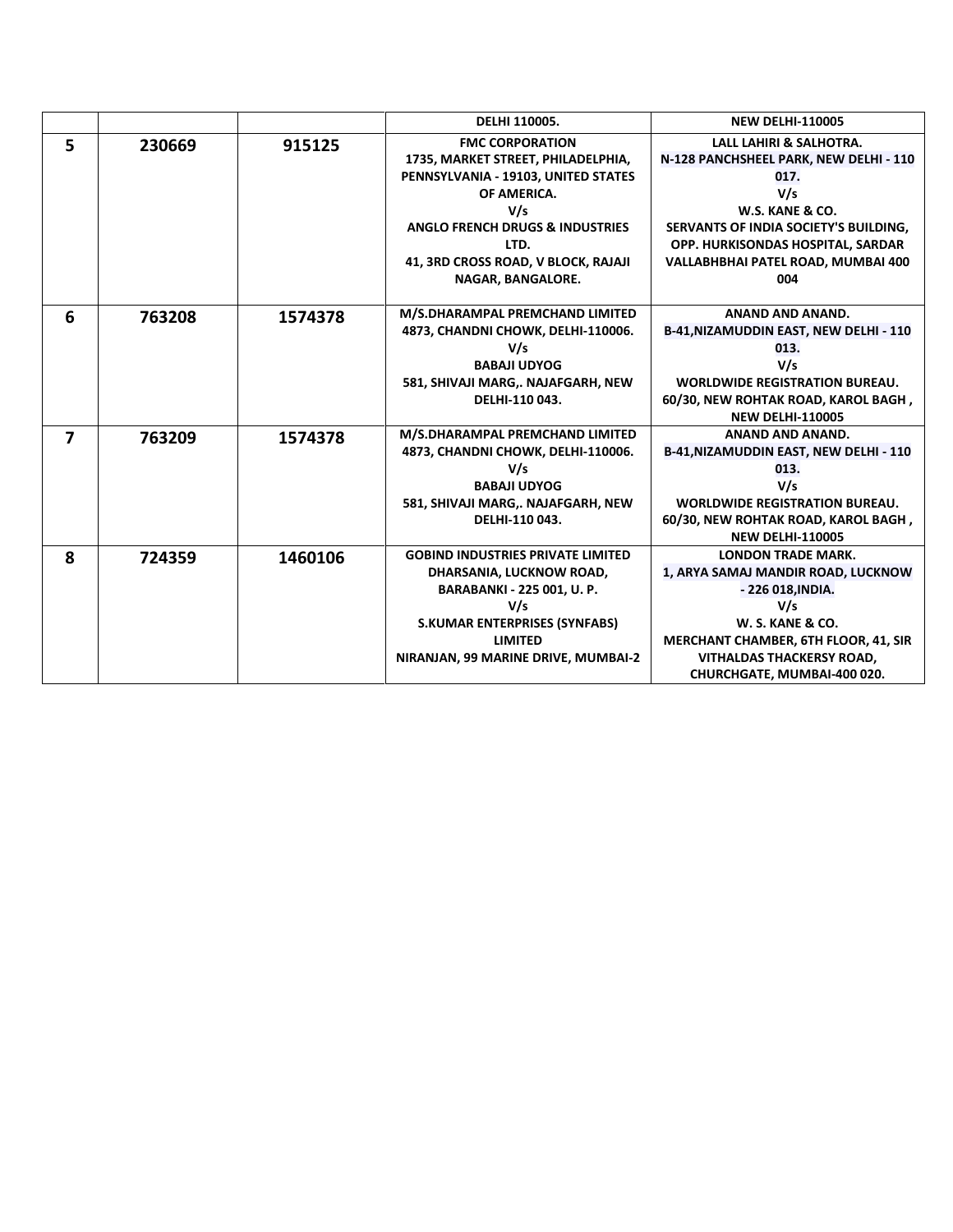



**GEOGRAPHICAL INDICATIONS**

 **011-28031838 011-28032406 Fax no. 28032381**

**GOVERNMENT OF INDIA MINISTRY OF COMMERCE & INDUSTRY Plot No.32, Sector – 14, Dwarka NEW DELHI - 110078.**

### **NAME OF HEARING OFFICER: SH. SACHIN SHARMA DEPUTY REGISTRAR**

**TIME: 11:00 AM. DATE: 05 /10/2021** 

| S.No                    | <b>OPPOSITION</b><br>NO. | <b>APPLICATION NO.</b> | <b>NAME OF PARTIES</b>                                                                                                                                                                                                                           | <b>NAME OF REPRESENTATIVE.</b>                                                                                                                                                                                                          |
|-------------------------|--------------------------|------------------------|--------------------------------------------------------------------------------------------------------------------------------------------------------------------------------------------------------------------------------------------------|-----------------------------------------------------------------------------------------------------------------------------------------------------------------------------------------------------------------------------------------|
| 1                       | 173289                   | 1192776                | <b>ESS ESS BATHROOM PRODUCTS PVT.</b><br>LTD.<br>278 - 79, PHASE - 1, INDUSTRIAL AREA,<br><b>PANCHKULA - 134 113.</b><br>V/s<br><b>CRYSTAL COOK-N-SERVE PRODUCTS</b><br>PVT. LTD.<br>METODA, PLOT NO. 2601-2-3, TALUKA-<br>LODHIKA, DIST-RAJKOT. | <b>MAHTTA &amp; CO.</b><br>43 - B/3, MAHTTA HOUSE, UDHAM SINGH<br>NAGAR, LUDHIANA - 141 001, (PUNJAB).<br>V/s<br>ARJUN T. BHAGAT & CO.<br>6/B SHAHEEN APARTMENT, 132 / 1, MODI<br>STREET, POST BOX NO. 1865, FORT, MUMBAI -<br>400 001. |
| $\overline{2}$          | 178860                   | 1187989                | <b>PODDAR TYRES LIMITED</b><br>V. P. O. JUGIANA, G. T. ROAD,<br>LUDHIANA, (PB.).<br>V/s<br><b>HERO CYCLES LTD.</b><br><b>HERO NAGAR G.T.ROAD LUDHIANA-</b><br>141003, PUNJAB.                                                                    | <b>RAHUL RAJPUT</b><br><b>B-336, BHAI RANDHIR SINGH NAGAR,</b><br><b>LUDHIANA-141004</b><br>V/s<br><b>WORLDWIDE REGISTRATION BUREAU.</b><br>60/30, NEW ROHTAK ROAD, KAROL BAGH,<br><b>NEW DELHI-110005</b>                              |
| $\overline{\mathbf{3}}$ | 822344                   | 1509054                | <b>ALOK RAI</b><br><b>B-34, SRI ARIHANT SOCIETY SECTOR-54,</b><br><b>GURGOAN HARYANA</b><br>V/s<br><b>SUDHERMA FASHION</b><br>P-113, STREET NO-7, SHANKER NAGAR<br>EXTN., KRISHNA NAGAR, DELHI-110051                                            | <b>DHURJATI VERMA</b><br>117, SUPERTECH RESIDENCY, 5/6A VAISHALI<br>GHAZIABAD, U.P.-201010<br>V/s<br><b>LALII ADVOCATES</b><br>A - 48, (LALJI HOUSE) YOJNA VIHAR, DELHI -<br>110092.                                                    |
| 4                       | 724220                   | 1352770                | <b>KRBL LTD.</b><br>5190, LAHORI GATE, NAYA BAZAR,<br>DELHI - 110 006.<br>V/s<br><b>AGRICULTURAL AND PROCESSED FOOD</b>                                                                                                                          | <b>DELHI REGISTRATION SERVICES</b><br>85/86, GADODIA MARKET, KHARI BAOLI,<br><b>DELHI - 110 006</b><br>V/s<br><b>K &amp; S PARTNERS</b>                                                                                                 |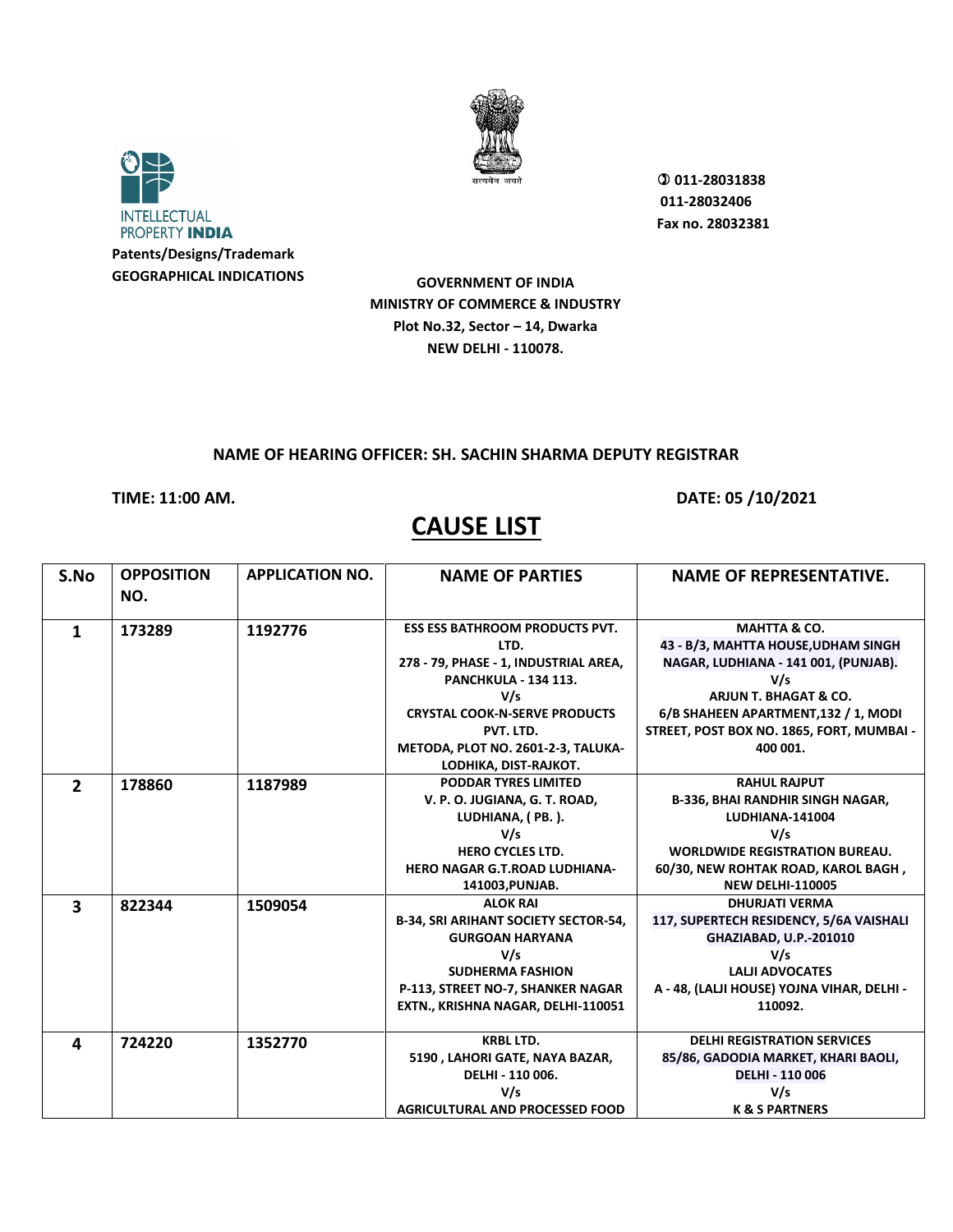|                         |        |         | PRODUCTS EXPORT DEVELOPEMNT         | B K HOUSE, PLOT NO. 109, SECTOR-44, HUDA,    |
|-------------------------|--------|---------|-------------------------------------|----------------------------------------------|
|                         |        |         | <b>AUTHORITY(APEDA)</b>             | <b>GURGAON, HARYANA, INDIA</b>               |
|                         |        |         | 3RD FLOOR, NCUI BUILDING, AUGUST    |                                              |
|                         |        |         | KRANTI MARG, NEW DELHI-110016       |                                              |
| 5                       | 736788 | 1381225 | <b>USHA INTERNATIONAL LIMITED</b>   | <b>K &amp; S PARTNERS</b>                    |
|                         |        |         | Surya Kiran Building, 19, Kasturba  | 84-C, C - 6 LANE, OFF CENTRAL AVENUE, NEW    |
|                         |        |         | Gandhi Marg, New Delhi-110 001      | DELHI-110062.                                |
|                         |        |         | V/s                                 | V/s                                          |
|                         |        |         | USHA SHRIRAM ENTERPRISES PVT LTD    | THE ACME COMPANY                             |
|                         |        |         | <b>UNIT NO. 11 BLOCK A DDA</b>      | <b>B-41, JAIPUR ESTATE, NIZAMUDDIN EAST,</b> |
|                         |        |         | <b>COMMERCIAL COMPLEX RING ROAD</b> | <b>NEW DELHI - 110 013.</b>                  |
|                         |        |         | <b>NARIANA NEW DELHI</b>            |                                              |
| 6                       | 725718 | 1487854 | <b>IJM CIGARETTE CO.</b>            | AALOK KANSAL, ADVOCATE.                      |
|                         |        |         | RAILWAY ROAD, NAKODAR,              | 50, CHATANYA PURAM, NAUCHANDI                |
|                         |        |         | <b>JULLANDHAR, PB</b>               | GROUND, MEERUT, (U.P.).                      |
|                         |        |         | V/s                                 | V/s                                          |
|                         |        |         | <b>UNITED BREWERIES LIMITED</b>     | L.S. DAVAR & CO.                             |
|                         |        |         | <b>UB TOWER, UB CITY, 24 VITTAL</b> | 5/1, FIRST FLOOR, KALKAJI EXTENSION., NEW    |
|                         |        |         | MALLYA ROAD, BANGALORE -560001      | <b>DELHI - 110 019. INDIA.</b>               |
| $\overline{\mathbf{z}}$ | 724832 | 1487854 | <b>IJM CIGARETTE CO.</b>            | AALOK KANSAL, ADVOCATE.                      |
|                         |        |         | RAILWAY ROAD, NAKODAR,              | 50, CHATANYA PURAM, NAUCHANDI                |
|                         |        |         | <b>JULLANDHAR, PB</b>               | GROUND, MEERUT, (U.P.).                      |
|                         |        |         | V/s                                 | V/s                                          |
|                         |        |         | KINGFISHER AIRLINES LTD             | L.S. DAVAR & CO.                             |
|                         |        |         | <b>NO. 1 VITTAL MALLYA ROAD</b>     | 32, RADHA MADHAV DUTTA GARDEN LANE,          |
|                         |        |         | <b>BANGALORE 560001</b>             | KOLKATA - 700 010.                           |
| 8                       | 749606 | 1479507 | DISNEY ENTERPRISES, INC.            | <b>SAIKRISHNA &amp; ASSOCIATES</b>           |
|                         |        |         | <b>500 SOUTH BUENA VISTA STREET</b> | B-140, SECTOR-51, NOIDA, UTTAR PRADESH-      |
|                         |        |         | BURBANK, CALIFORNIA 91521, USA.     | 201301.                                      |
|                         |        |         | V/s                                 | V/s                                          |
|                         |        |         | <b>BONIE APPARELS PVT. LTD.</b>     | <b>D. SEN &amp; CO.</b>                      |
|                         |        |         | P-120, C.I.T. ROAD, KOLKATA-700 014 | 6, OLD POST OFFICE STREET, GROUND FLOOR,     |
|                         |        |         |                                     | <b>CALCUTTA - 700 001.</b>                   |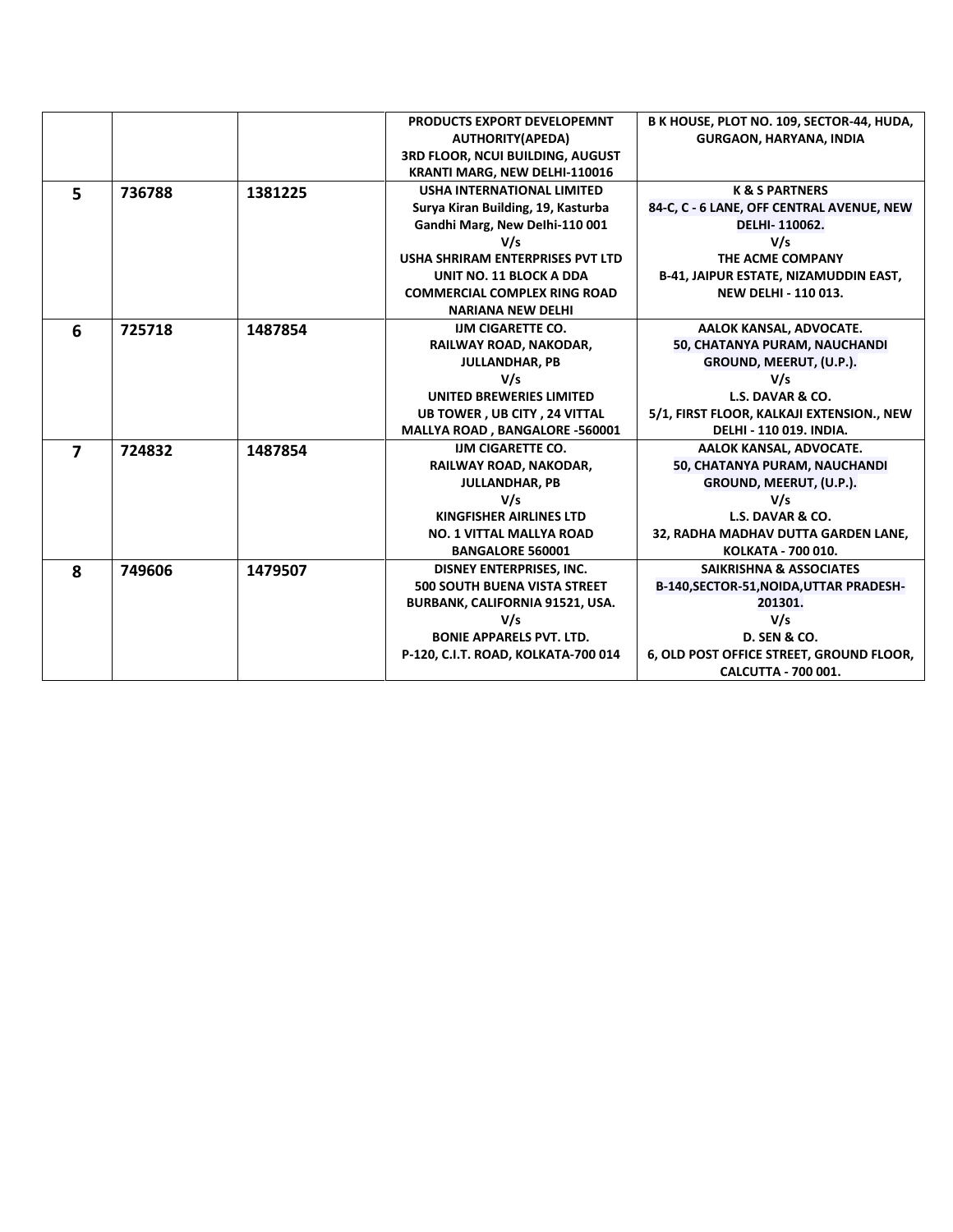



 **011-28031838 011-28032406 Fax no. 28032381**

**GOVERNMENT OF INDIA MINISTRY OF COMMERCE & INDUSTRY Plot No.32, Sector – 14, Dwarka NEW DELHI - 110078.**

#### **NAME OF HEARING OFFICER: SH. SACHIN SHARMA DEPUTY REGISTRAR**

## **TIME: 11:00 AM. DATE: 06 /10/2021**

| S.No           | <b>OPPOSITION</b> | <b>APPLICATION</b> | <b>NAME OF PARTIES</b>                       | <b>NAME OF REPRESENTATIVE.</b>             |
|----------------|-------------------|--------------------|----------------------------------------------|--------------------------------------------|
|                | NO.               | NO.                |                                              |                                            |
| 1              | 937424            | 3722023            | <b>FREEWILL SPORTS PRIVATE LIMITED</b>       | <b>SHAH VIPUL KISHOR</b>                   |
|                |                   |                    | S 32 & 33, INDUSTRIAL AREA, JALANDHAR,       | <b>SHAH VIPUL KISHOR, ADVOCATE &amp;</b>   |
|                |                   |                    | <b>PUNJAB - 144004</b>                       | TRADEMARK ATTORNEY, C/o- MR.               |
|                |                   |                    | V/s                                          | DHIRENDRA SINGH, ADVOCATE, 122, SECTOR-    |
|                |                   |                    | <b>CONDOR FOOTWEAR LIMITED</b>               | 15, PART-1, GURGAON -122001, HARYANA       |
|                |                   |                    | A-1, 3503-04, MAIN ROAD - 3, SUB ROAD-       | V/s                                        |
|                |                   |                    | 35, BEHIND DEV REKHA, SACHIN G.I.D.C.,       | <b>TRADESAFE</b>                           |
|                |                   |                    | SURAT-394 520 (GUJARAT) INDIA                | <b>GHANSHYAM HOUSE, BUNGLOW NO. 9,</b>     |
|                |                   |                    |                                              | SHRINAGAR SOCIETY, OPP. SARDAR PATEL       |
|                |                   |                    |                                              | STADIUM, NEAR GOLDEN TRIANGLE,             |
|                |                   |                    |                                              | AHMEDABAD - 380 014 (GUJARAT) INDIA        |
| $\overline{2}$ | 840788            | 1421803            | <b>MYSORE COMMERCE &amp; SALES PVT. LTD.</b> | <b>U.S. SHARMA, ADVOCATE</b>               |
|                |                   |                    | S.C.O. NO. 188-189, SECTOR8/C,               | E-208, GREATER KAILASH, PART-I, N. DELHI.  |
|                |                   |                    | <b>CHANDIGARH</b>                            | V/s                                        |
|                |                   |                    | V/s                                          | <b>LALII ADVOCATES</b>                     |
|                |                   |                    | <b>SHRI KRISHNA INDUSTRIES</b>               | A - 48, (LALJI HOUSE) YOJNA VIHAR, DELHI - |
|                |                   |                    | 342, PANDAV NAGAR INDUSTRIAL AREA,           | 110092.                                    |
|                |                   |                    | <b>NEAR RAJAPUR RAILWAY CROSSING.</b>        |                                            |
|                |                   |                    | GHAZIABAD(U.P.)                              |                                            |
| 3              | 725114            | 1414336            | PRINCESS HOUSEHOLD APPLIANCES B.V.           | <b>REMFRY &amp; SAGAR</b>                  |
|                |                   |                    | BARONIELAAN 1, 4818 PA BREDA, THE            | MILLENIUM PLAZA, SECTOR 27, GURGAON-       |
|                |                   |                    | <b>NETHERLANDS</b>                           | 122002.                                    |
|                |                   |                    | V/s                                          | V/s                                        |
|                |                   |                    | <b>RAJ ENTERPRISES</b>                       | <b>RAO &amp; RAO</b>                       |
|                |                   |                    | 23-32-27, F.NO.504, SAIRATNA TOWERS,         | 12-10-651, ROAD NO. 2. INDIRANAGAR,        |
|                |                   |                    | <b>PAPARAJU STREET</b>                       | WARASIGUDA, SECUNDERABAD - 500 061,        |
|                |                   |                    |                                              | (A.P.).                                    |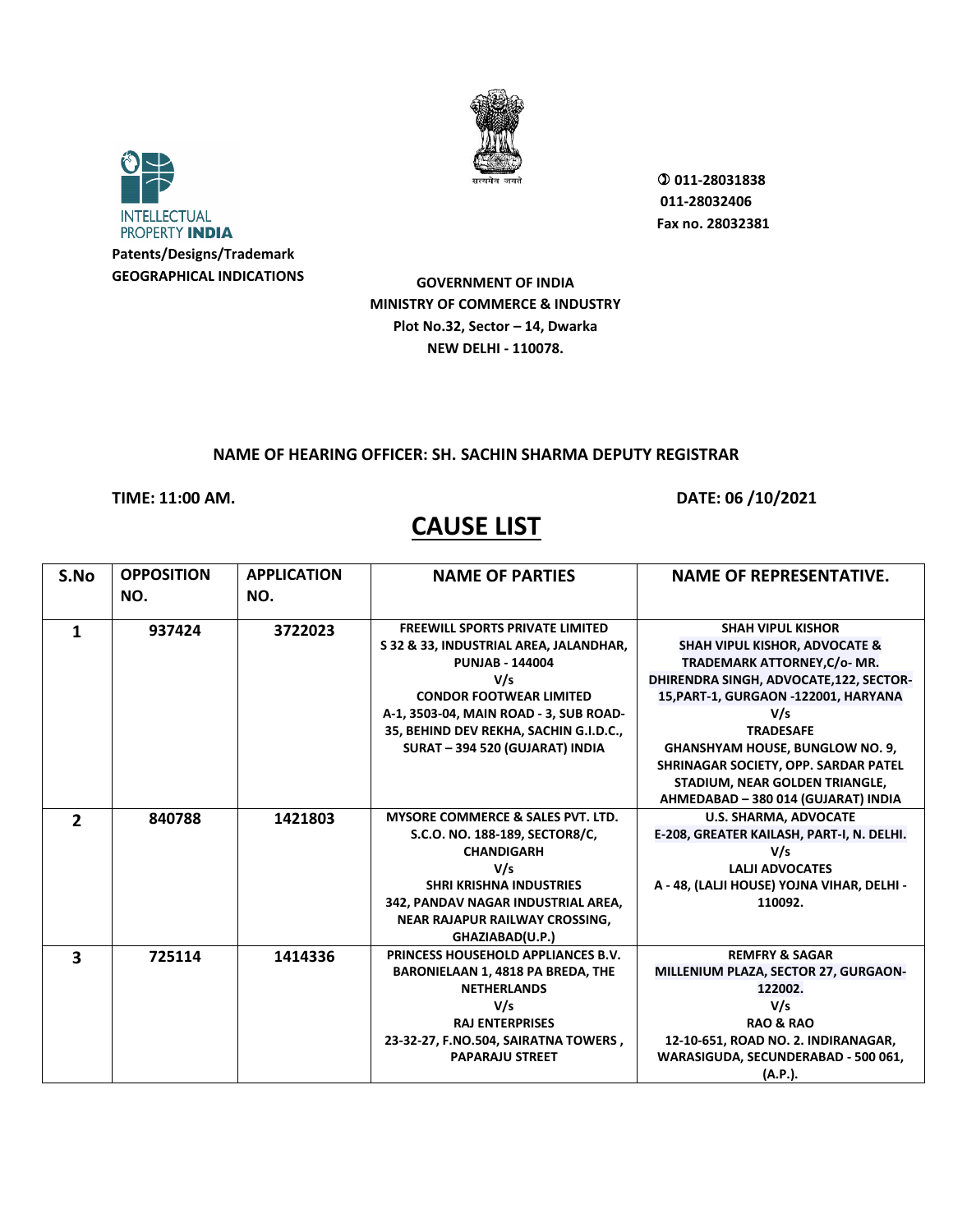| 4              | 801323 | 1415871 | DIVYA YOG MANDIR (TRUST),                | <b>LOYAL REGISTRATION SERVICES.</b>          |
|----------------|--------|---------|------------------------------------------|----------------------------------------------|
|                |        |         | KRIPALU BAGH, BAGH ASHRAM,               | 111-B, POCKET IV, MAYUR VIHAR, PHASE-1,      |
|                |        |         | KANKHAL, HARIDWAR - 249 408,             | DELHI-110091                                 |
|                |        |         | (UTTARANCHAL).                           | V/s                                          |
|                |        |         | V/s                                      | ANAND AND ANAND.                             |
|                |        |         | <b>DHARAMPAL PREMCHAND LIMITED.</b>      | B-41, NIZAMUDDIN EAST, NEW DELHI - 110       |
|                |        |         | 4873, CHANDNI CHOWK, DELHI-110006        | 013.                                         |
| 5              | 722826 | 1415585 | <b>SYSTOPIC LABORATORIES LIMITED</b>     | THE ACME COMPANY                             |
|                |        |         | 101 - PRAGATI CHAMBERS, COMMERCIAL       | <b>B-41, JAIPUR ESTATE, NIZAMUDDIN EAST,</b> |
|                |        |         | COMPLEX, RANJIT NAGAR, NEW DELHI-        | <b>NEW DELHI - 110 013.</b>                  |
|                |        |         | 110 008.                                 | V/s                                          |
|                |        |         | V/s                                      | <b>VISHESH &amp; ASSOCIATES.</b>             |
|                |        |         | <b>AGLOWMED LIMITED</b>                  | 2, 3 RD FLOOR, YESHWANT CHAMBERS, 18 - B,    |
|                |        |         | 702-A, POONAM CHAMBERS, DR. A.B.         | <b>BHARUCHA MARG, KALAGHODA, FORT,</b>       |
|                |        |         | ROAD, WORLI, BOMBAY-400 018.             | <b>MUMBAI - 400 023.</b>                     |
| 6              | 739848 | 1660637 | <b>ZEE LABORATORIES</b>                  | SIDDHARTH BAMBHA ADV.                        |
|                |        |         | UCHANI, G.T. ROAD, KARNAL 132001,        | 28/44, PUNJABI BAGH, (W) NEW DELHI-26        |
|                |        |         | HARYANA (INDIA).                         | V/s                                          |
|                |        |         | V/s                                      | <b>AJAY SAHNI.</b>                           |
|                |        |         | <b>WINGS PHARMACEUTICALS PVT LTD</b>     | 14/55, PUNJABI BAGH (WEST) NEW DELHI -       |
|                |        |         | J-13, UDYOG NAGAR, MAIN ROHTAK           | 110 026.                                     |
|                |        |         | ROAD, NEW DELHI-41                       |                                              |
| $\overline{ }$ | 813186 | 1655312 | <b>IMAGES MULTIMEDIA PRIVATE LIMITED</b> | <b>LEGAL SOLUTIONS</b>                       |
|                |        |         | S-21, OKHLA INDUSTRIAL AREA PHASE-II,    | F-8 & 9, 1st FLOOR, ANSAL TOWER, Opp.        |
|                |        |         | <b>NEW DELHI-110020.</b>                 | JWALA HERI MARKET, BLOCK A-2, PASCHIM        |
|                |        |         | V/s                                      | VIHAR, NEW DELHI 110063                      |
|                |        |         | PRET STUDY BY JANAK FASHIONS PVT LTD.    | V/s                                          |
|                |        |         | N-9, NEW DELHI SOUTH EXTENSION, PART-    | <b>WORLDWIDE REGISTRATION BUREAU.</b>        |
|                |        |         | 1, NEW DELHI-110 049                     | 60/30, NEW ROHTAK ROAD, KAROL BAGH,          |
|                |        |         |                                          | <b>NEW DELHI-110005</b>                      |
| 8              | 745827 | 1655418 | <b>HINDUSTAN METAL COMPONENTS</b>        | <b>MEHRA TRADE MARK CO.</b>                  |
|                |        |         | H-92/4, SHIVAJI PARK, WEST PUNJABI       | 165-E, KAMLA NAGAR, DELHI-7                  |
|                |        |         | <b>BAGH, NEW DELHI</b>                   | V/s                                          |
|                |        |         | V/s                                      | <b>DELHI REGISTRATION SERVICES</b>           |
|                |        |         | AMIR CHAND JAGDISH KUMAR (EXPORTS)       | 85/86, GADODIA MARKET, KHARI BAOLI,          |
|                |        |         | <b>LTD</b>                               | <b>DELHI - 110 006</b>                       |
|                |        |         | 2735/9, MOHAN LAL PALACE, NAYA           |                                              |
|                |        |         | BAZAR, DELHI-110006.                     |                                              |
|                |        |         |                                          |                                              |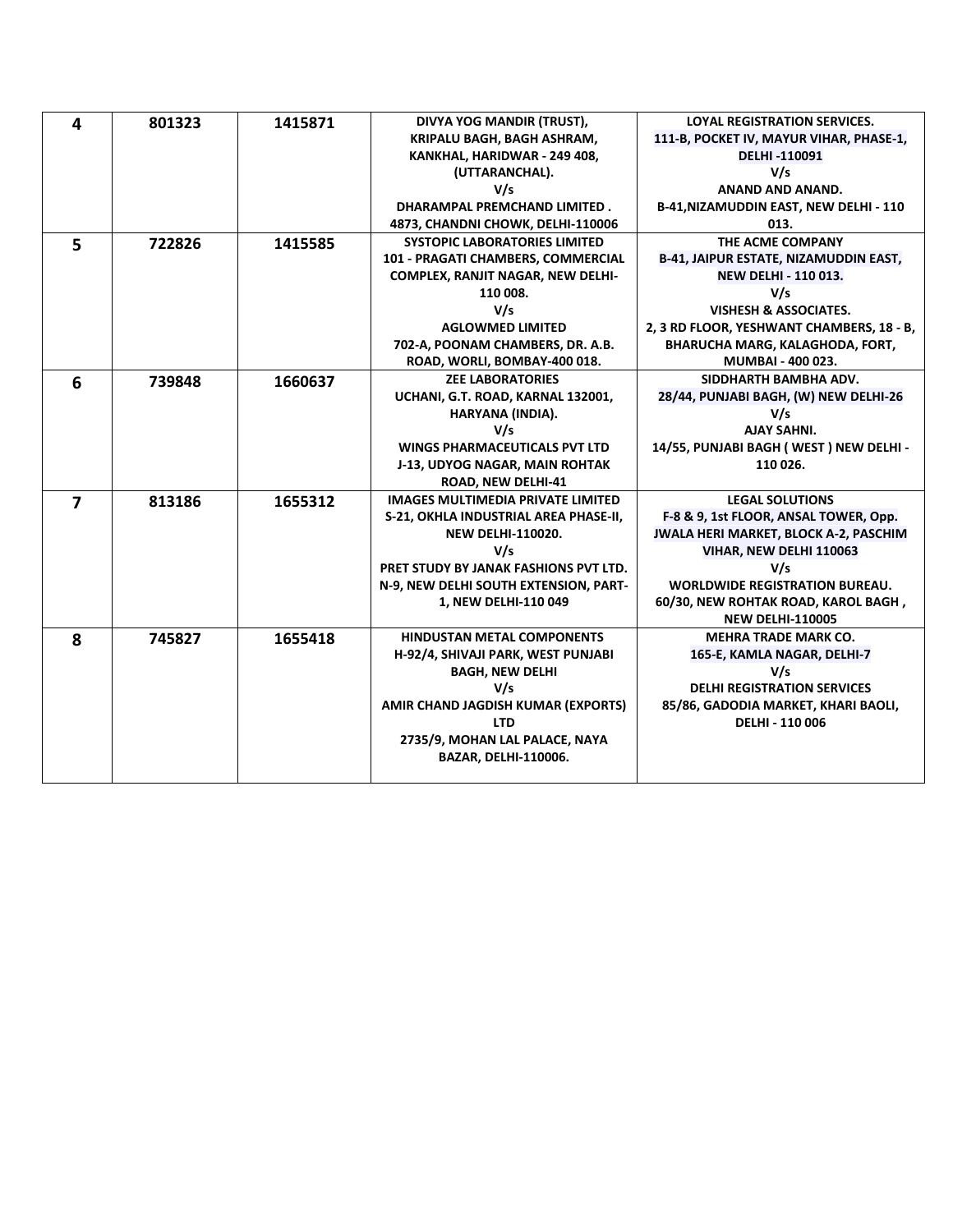



**GOVERNMENT OF INDIA MINISTRY OF COMMERCE & INDUSTRY Plot No.32, Sector – 14, Dwarka NEW DELHI - 110078.**

## **NAME OF HEARING OFFICER: SH. SACHIN SHARMA DEPUTY REGISTRAR**

**CAUSE LIST** 

**TIME: 11:00 AM. DATE: 07 /10/2021** 

 **011-28031838 011-28032406 Fax no. 28032381**

| S.No                    | <b>OPPOSITION</b> | <b>APPLICATION</b> | <b>NAME OF PARTIES</b>                       | <b>NAME OF REPRESENTATIVE.</b>                   |
|-------------------------|-------------------|--------------------|----------------------------------------------|--------------------------------------------------|
|                         | NO.               | NO.                |                                              |                                                  |
|                         |                   |                    |                                              |                                                  |
| $\mathbf{1}$            | 719960            | 1425542            | M/S. HORIBA, LTD.                            | <b>S.S. RANA &amp; CO.</b>                       |
|                         |                   |                    | 2, MIYANOHIGASHI-CHO, KISSHOIN,              | 317, LAWYERS CHAMBERS, HIGH COURT OF             |
|                         |                   |                    | MINAMI-KU, KYOTO, JAPAN.                     | DELHI, NEW DELHI - 110 003.                      |
|                         |                   |                    | V/s                                          | V/s                                              |
|                         |                   |                    | <b>SPARCO BATTERY CORPORATION</b>            | <b>CHANDRAKANT M. JOSHI.</b>                     |
|                         |                   |                    | 10502/2 E SHANKAR GALI NO .6                 | 501, VISHWANANAK, CHAKALA ROAD,                  |
|                         |                   |                    | SADARTHANA ROAD MOTIA KHAN NEW               | ANDHERI (EAST), MUMBAI-400 099.                  |
|                         |                   |                    | <b>DELHI</b>                                 |                                                  |
| $\overline{2}$          | 735129            | 1453935            | <b>WORTH MEDICINES INDIA PRIVATE LIMITED</b> | S. K. MARWAH.                                    |
|                         |                   |                    | CARE C M DISTRIBUTORS, THE MALL KULLU        | 3290, SECTOR 24-D, CHANDIGARH- 160 023.          |
|                         |                   |                    | (HP).                                        | V/s                                              |
|                         |                   |                    | V/s                                          | <b>INDIA LAW SERVICES, ADVOCATES &amp; LEGAL</b> |
|                         |                   |                    | <b>LUPIN LIMITED</b>                         | <b>CONSULTANTS</b>                               |
|                         |                   |                    | 159, C.S.T. ROAD, KALINA, SANTACRUZ,         | India Law Services, Dubash House, 2nd Floor,     |
|                         |                   |                    | EAST, MUMBAI 400098                          | 15, J.N. Heredia Marg, Ballard Estate, Mumbai    |
|                         |                   |                    |                                              | $-400001.$                                       |
| $\overline{\mathbf{3}}$ | 729194            | 1498804            | M/S ZANSSEA REJOHN PHARMACEUTICALS           | <b>MAHTTA &amp; CO.</b>                          |
|                         |                   |                    | D-14/104, SEC-7, ROHNI DELHI-110085          | 43 - B/3, MAHTTA HOUSE, UDHAM SINGH              |
|                         |                   |                    | V/s                                          | NAGAR, LUDHIANA - 141 001, (PUNJAB).             |
|                         |                   |                    | <b>ARISTO PHARMACEUTICALS PVT LTD</b>        | V/s                                              |
|                         |                   |                    | 23-A, SHAH INDUSTRIAL ESTATE, OFF.           | ARISTO PHARMACEUTICALS PVT LTD                   |
|                         |                   |                    | VEERA DESAI ROAD, ANDHERI (W),               | 23-A, SHAH INDUSTRIAL ESTATE, OFF. VEERA         |
|                         |                   |                    | <b>MUMBAI 400 053</b>                        | DESAI ROAD, ANDHERI (W), MUMBAI 400 053          |
| 4                       | 207752            | 1321880            | UNIQUE MANUFACTURING CO.                     | <b>BAJAJ REGISTRATION SERVICE</b>                |
|                         |                   |                    | <b>BULANDPUR ROAD, BYE PASS, OPP.</b>        | 193, CIVIL LINES, 1ST FLOOR, SANJAY GANDHI       |
|                         |                   |                    | TRANSPORT NAGAR, JALANDHAR - 144 004.        | MRKT. BMC CHOWK, JALANDHAR-144001,               |
|                         |                   |                    | (PB).                                        | PUNJAB.                                          |
|                         |                   |                    | V/s                                          | V/s                                              |
|                         |                   |                    | <b>PRECISION FASTENERS LTD.</b>              | MANOJ G. MENDA, ADVOCATE.                        |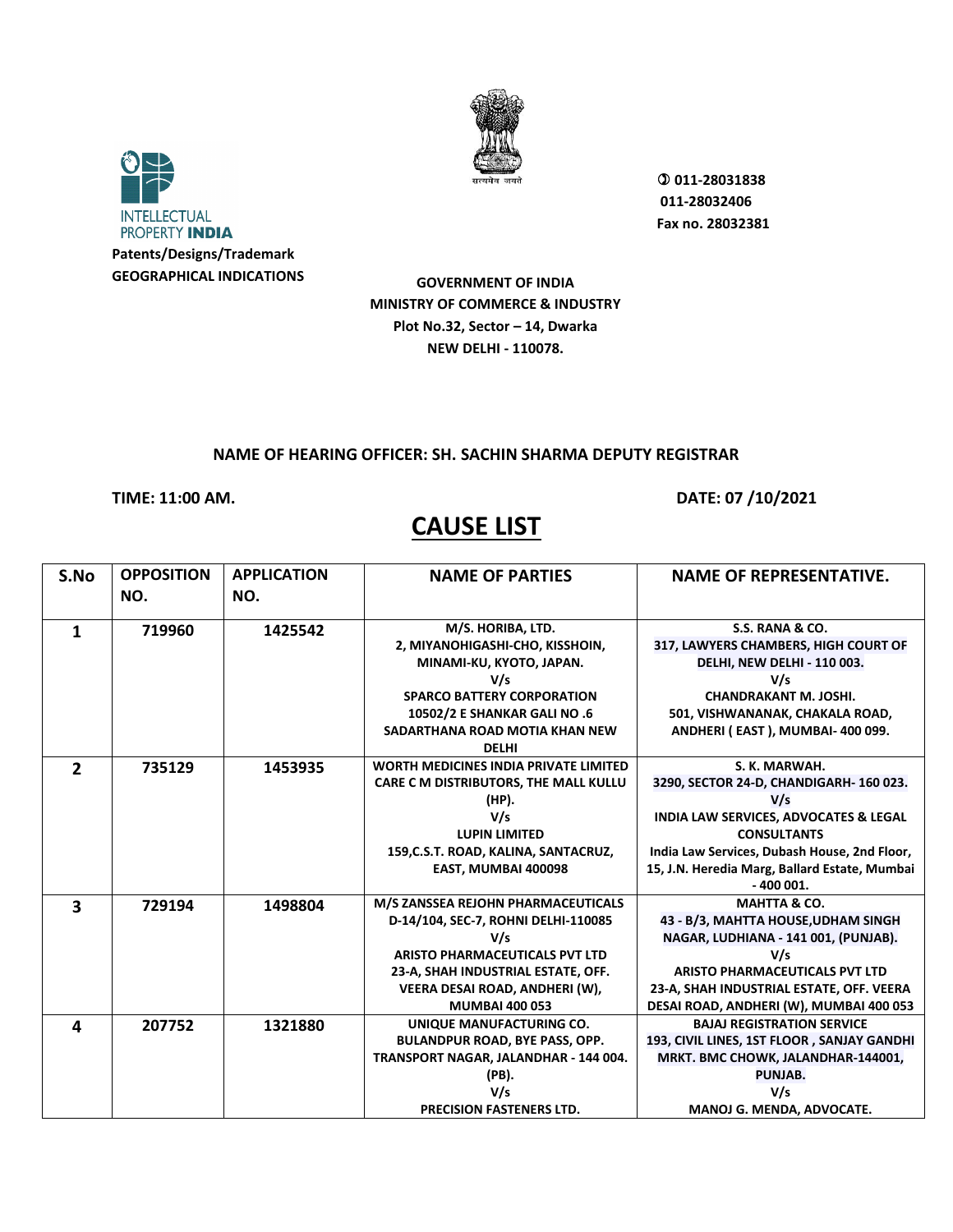|                         |        |         | NEW INDIA CENTRE 3RD FLOOR, 17,        | 6/7, SORAB BHARUCHA ROAD, COLABA,         |
|-------------------------|--------|---------|----------------------------------------|-------------------------------------------|
|                         |        |         | <b>COOPERAGE ROAD, MUMBAI.</b>         | MUMBAI - 400 005.                         |
|                         |        |         |                                        |                                           |
| 5                       | 748883 | 1454267 | M/S.RADICO KHAITAN LIMITED,            | <b>K &amp; S PARTNERS</b>                 |
|                         |        |         | Plot No. J-1, Block B-I Mohan Co-op.   | B.K. HOUSE, PLOT NO. - 109, SECTOR-44,    |
|                         |        |         | Industrial Area Mathura Road New Delhi | GURGAON 122002 (HARYANA)                  |
|                         |        |         | 110 044 INDIA.                         | V/s                                       |
|                         |        |         | V/s                                    | <b>W. S. KANE &amp; CO.</b>               |
|                         |        |         | <b>TILAKNAGAR INDUSTRIAL LTD</b>       | MERCHANT CHAMBER, 6TH FLOOR, 41, SIR      |
|                         |        |         | <b>3RD FLOOR CHURCHGATE MUMBAI</b>     | VITHALDAS THACKERSY ROAD, CHURCHGATE,     |
|                         |        |         |                                        | MUMBAI-400 020.                           |
| 6                       | 764965 | 1503873 | M/S.RADICO KHAITAN LIMITED,            | <b>K &amp; S PARTNERS</b>                 |
|                         |        |         | Plot No. J-1, Block B-I Mohan Co-op.   | B.K. HOUSE, PLOT NO. - 109, SECTOR-44,    |
|                         |        |         | Industrial Area Mathura Road New Delhi | GURGAON 122002 (HARYANA)                  |
|                         |        |         | 110 044 INDIA.                         | V/s                                       |
|                         |        |         | V/s                                    | <b>W. S. KANE &amp; CO.</b>               |
|                         |        |         | <b>TILAKNAGAR INDUSTRIAL LTD</b>       | MERCHANT CHAMBER, 6TH FLOOR, 41, SIR      |
|                         |        |         | <b>3RD FLOOR CHURCHGATE MUMBAI</b>     | VITHALDAS THACKERSY ROAD, CHURCHGATE,     |
|                         |        |         |                                        | <b>MUMBAI-400 020.</b>                    |
| $\overline{\mathbf{z}}$ | 769192 | 1503873 | HONDA MOTOR CO., LTD.                  | L.S. DAVAR & CO.                          |
|                         |        |         | PLOT NI.1 IMT MANESAR, HARYANA-        | 5/1, FIRST FLOOR, KALKAJI EXTENSION., NEW |
|                         |        |         | 122050                                 | <b>DELHI - 110 019. INDIA.</b>            |
|                         |        |         | V/s                                    | V/s                                       |
|                         |        |         | <b>ELITE INDUSTRIES (INDIA)</b>        | S. M. GUPTA & CO.                         |
|                         |        |         | 827, 828, TILAK STREET, KASHMERE GATE  | 262, LAWYERS CHAMBERS, CRIMINAL SIDE,     |
|                         |        |         | DELHI <sub>6</sub>                     | TIS HAZARI COURT, DELHI - 110 054.        |
| 8                       | 753656 | 1643176 | <b>BRITISH INDIA FORMULATION</b>       | <b>BANSAL &amp; COMPANY</b>               |
|                         |        |         | L.G.F. SHOP NO.-7, PASUPATI DAWA       | 210, JOP PLAZA, {OPP MC DONALD"S} P-2,    |
|                         |        |         | <b>BAZAR, GANDHI PARK, GORAKHPUR.</b>  | SECTOR-18, NOIDA-201 301, NCR DELHI.      |
|                         |        |         | V/s                                    | <b>INDIA.</b>                             |
|                         |        |         | <b>AJANTA PHARMA LTD</b>               | V/s                                       |
|                         |        |         | AJANTA HOUSE, CHARKOP, KANDIVALI       | <b>KIRAN J. MEHTA</b>                     |
|                         |        |         | WEST, MUMBAI 400 067                   | 5/A, PADHYE WADI, BHAWANI SHANKAR         |
|                         |        |         |                                        | ROAD, DADAR (WEST), MUMBAI-400 028.       |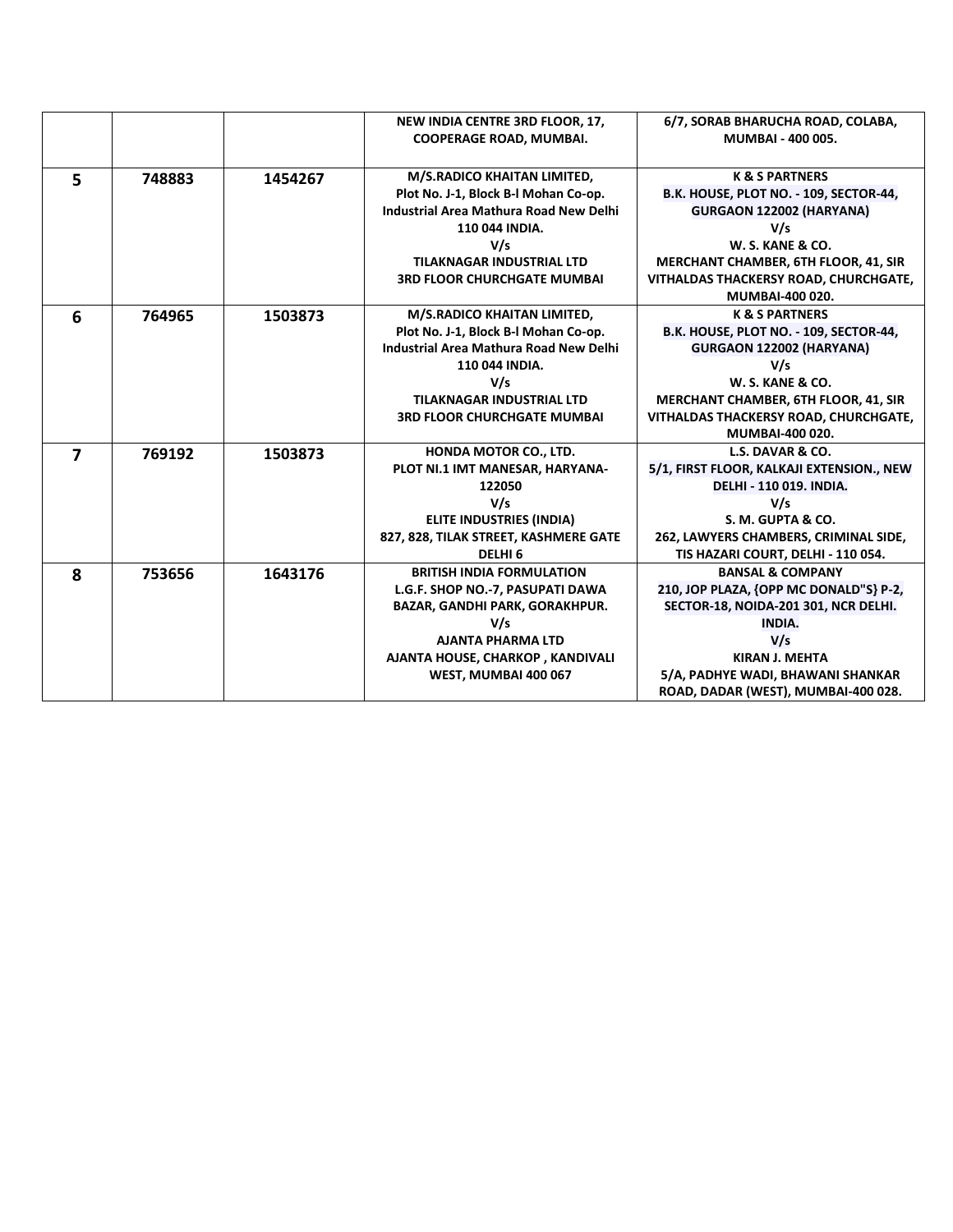



 **011-28031838 011-28032406 Fax no. 28032381**

**GOVERNMENT OF INDIA MINISTRY OF COMMERCE & INDUSTRY Plot No.32, Sector – 14, Dwarka NEW DELHI - 110078.**

### **NAME OF HEARING OFFICER: SH. SACHIN SHARMA DEPUTY REGISTRAR**

**TIME: 11:00 AM. DATE: 11/10/2021** 

## **CAUSE LIST**

#### **S.No OPPOSITION NO. APPLICATION NO. NAME OF PARTIES NAME OF REPRESENTATIVE. 1 753818 1675358 SHAHNAZ HERBALS M-84A, GREATER KAILASH, PART - 1, NEW DELHI - 110048 V/s SHARON BIO-MEDICINE LTD C-312 BSEL TECH PARK OPP VASHI RAILWAY STATION VASHI NAVI MUMBAI ASHOKA TRADE MARKS CO. 4, CENTRAL LANE, BENGALI MARKET, NEW DELHI- 110 001. V/s VISHESH & ASSOCIATES. 2, 3 RD FLOOR, YESHWANT CHAMBERS, 18 - B, BHARUCHA MARG, KALAGHODA, FORT, MUMBAI - 400 023. 2 769586 1658720 RAJ LAKSHMI FABRICS. 133-134, FIRST FLOOR, R.K.CLOTH MARKET, MOTI BAZAR, KATRA AHLUWALIA, AMRITSAR- 143 006., PUNJAB. V/s GARODIA SYNTEX PVT. LTD. 8/12, BHASKAR LANE, FIRST FLOOR, ROOM NO. 15 & 16, BHULESHWAR MUMBAI. ARORA REGISTRATION SERVICE. 1158, BAZAR KANAK MANDI, AMRITSAR - 143 006, PUNJAB. V/s ARJUN T. BHAGAT & CO. 6/B SHAHEEN APARTMENT,132 / 1, MODI STREET, POST BOX NO. 1865, FORT, MUMBAI - 400 001. 3 740825 1653590 PARAS POLY CAB PRIVATE LIMITED KHASRA NO.40/7/2, MAIN CHOWK, SAMEYPUR (BADLI) OPP. ANJAL SWEETS, DELHI-110042 V/s RAVIN CABLES LIMITED 302, AKURTI TRADE CENTRE, 3TH FLOOR, ROAD NO. 7, MIDC, MAROL, ANDHRI, (E) MUMBAI LALJI ADVOCATES A - 48, (LALJI HOUSE) YOJNA VIHAR, DELHI - 110092. V/s R.K. DEWAN & CO. PODAR CHAMBERS, S.A. BRELVI ROAD, FORT, MUMBAI - 400 001.**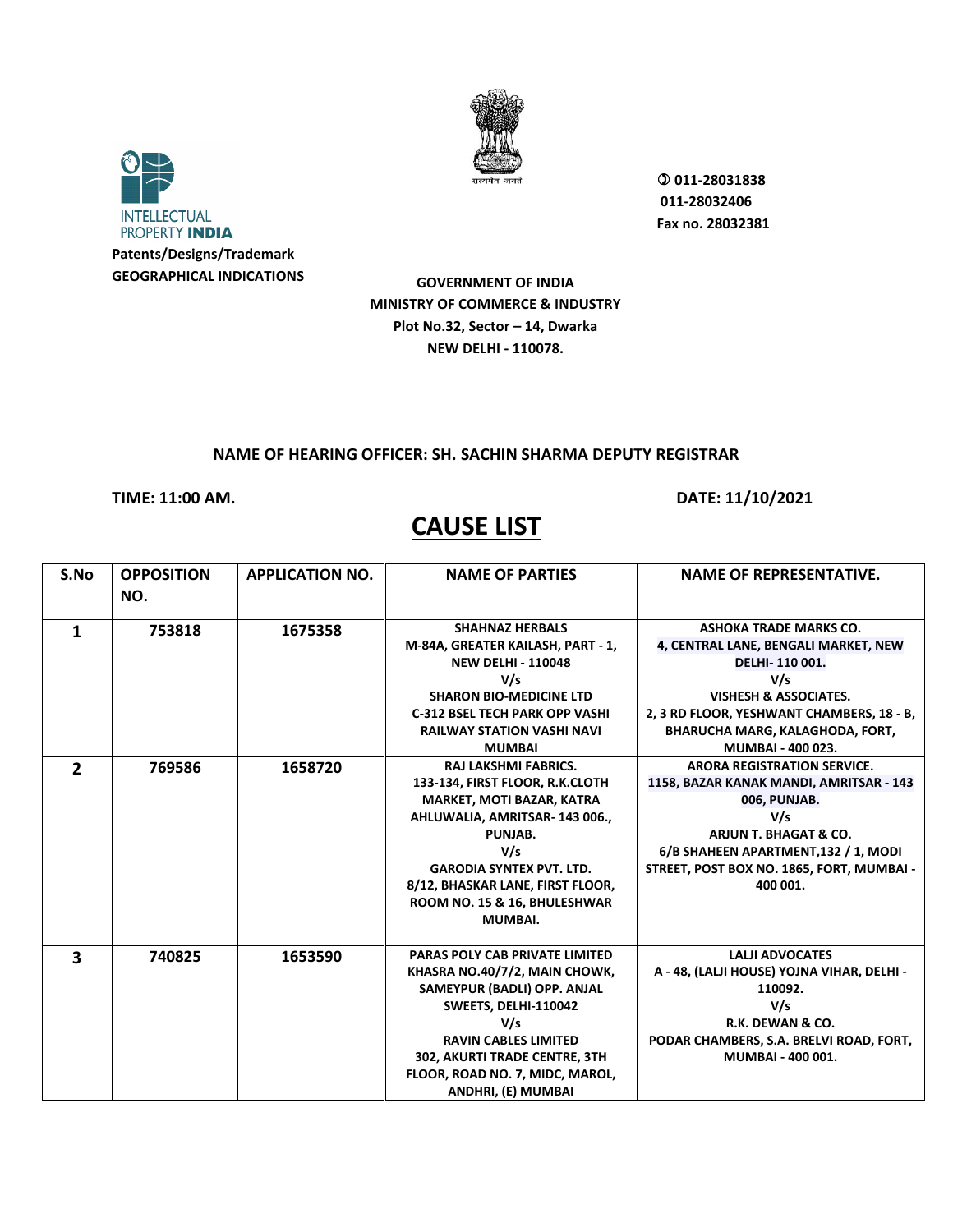| 4              | 766944 | 1488786 | <b>PREMIER ISPAT LIMITED</b>          | <b>ARJUN T. BHAGAT &amp; CO.</b>           |
|----------------|--------|---------|---------------------------------------|--------------------------------------------|
|                |        |         | 122/235, PLOT NO. 17, FAZAL GANJ,     | 6/B SHAHEEN APARTMENT, 132 / 1, MODI       |
|                |        |         | <b>KANPUR-208012</b>                  | STREET, POST BOX NO. 1865, FORT, MUMBAI -  |
|                |        |         | V/s                                   | 400 001.                                   |
|                |        |         | PIRELLI & C.S.P.A                     | V/s                                        |
|                |        |         | <b>VIA G NEGRI 10 MILAN ITALY</b>     | DE PENNING & DE PENNING.                   |
|                |        |         |                                       | 10, GOVERNMENT PLACE, EAST KOLKATA -       |
|                |        |         |                                       | 700 069.                                   |
| 5              | 807537 | 1607365 | <b>CHARU GUPTA</b>                    | <b>MAHTTA &amp; CO.</b>                    |
|                |        |         | OSWAL HOSPITAL ROAD, SHERPUR,         | 43 - B/3, MAHTTA HOUSE, UDHAM SINGH        |
|                |        |         | FOCAL POINT, LUDHIANA-141010 (PB)     | NAGAR, LUDHIANA - 141 001, (PUNJAB).       |
|                |        |         | V/s                                   | V/s                                        |
|                |        |         | ANGNA PETRO LUBES PVT LTD.            | <b>RAHUL RAJPUT.</b>                       |
|                |        |         | 893/2, LINK ROAD, NEAR CHEEMA         | <b>B-336, BHAI RANDHIR SINGH NAGAR,</b>    |
|                |        |         | <b>CHOWK, LUDHINAN, PB</b>            | LUDHIANA - 141 004 PUNJAB.                 |
| 6              | 749379 | 1509676 | <b>DLF LIMITED</b>                    | ANAND AND ANAND.                           |
|                |        |         | DLF CENTRE, SANSAD MARG. NEW          | B-41, NIZAMUDDIN EAST, NEW DELHI - 110     |
|                |        |         | DELHI-110001.                         | 013.                                       |
|                |        |         | V/s                                   | V/s                                        |
|                |        |         | <b>RAYMOND APPAREL LIMITED</b>        | <b>AZB &amp; PARTNERS.</b>                 |
|                |        |         | <b>NEW HIND HOUSE, NAROTTAM</b>       | <b>EXPRESS TOWERS, 23RD FLOOR, NARIMAN</b> |
|                |        |         | <b>MORARJEE MARG, BALLARD ESTATE,</b> | POINT, MUMBAI - 400 021.                   |
|                |        |         | MUMABI-400001.                        |                                            |
| $\overline{7}$ | 777302 | 1675719 | <b>ARVIND KUMAR</b>                   | S. K. MARWAH.                              |
|                |        |         | H.NO.244 SECTOR 37 A CHANDIGARH       | 3290, SECTOR 24 D, CHANDIGARH 171926       |
|                |        |         | V/s                                   | V/s                                        |
|                |        |         | <b>MEDLEY PHARMACEUTICALS LTD</b>     | <b>MEDLEY PHARMACEUTICALS LTD</b>          |
|                |        |         | <b>MEDLEY HOUSE, D-2 MIDC</b>         | MEDLEY HOUSE, D-2 MIDC AREA, ANDHERI       |
|                |        |         | AREA, ANDHERI EAST, MUMBAI 93         | <b>EAST, MUMBAI 93</b>                     |
| 8              | 813703 | 1676351 | M/S STEEL GRIP TRADING CO.            | PRAMOD KUMAR KAPOOR (ADVOCATE)             |
|                |        |         | 1443, MODERN INDUSTRIAL ESTATE,       | 47-A, GOVIND PARK, KRISHNA NAGAR DELHI     |
|                |        |         | <b>BAHADUR GARH, DISTT JHAJJAR,</b>   | V/s                                        |
|                |        |         | <b>HARYANA</b>                        | <b>KRISHNA &amp; SAURASTRI</b>             |
|                |        |         | V/s                                   | 74-F, VENUS, WORLI SEA FACE, MUMBAI-400    |
|                |        |         | PIDILITE INDUSTRIES LTD.              | 001.                                       |
|                |        |         | <b>7TH FLOOR REGENT CHAMBERS 208</b>  |                                            |
|                |        |         | <b>J.B.MARG NARIMAN POINT MUMBAI-</b> |                                            |
|                |        |         | 400021                                |                                            |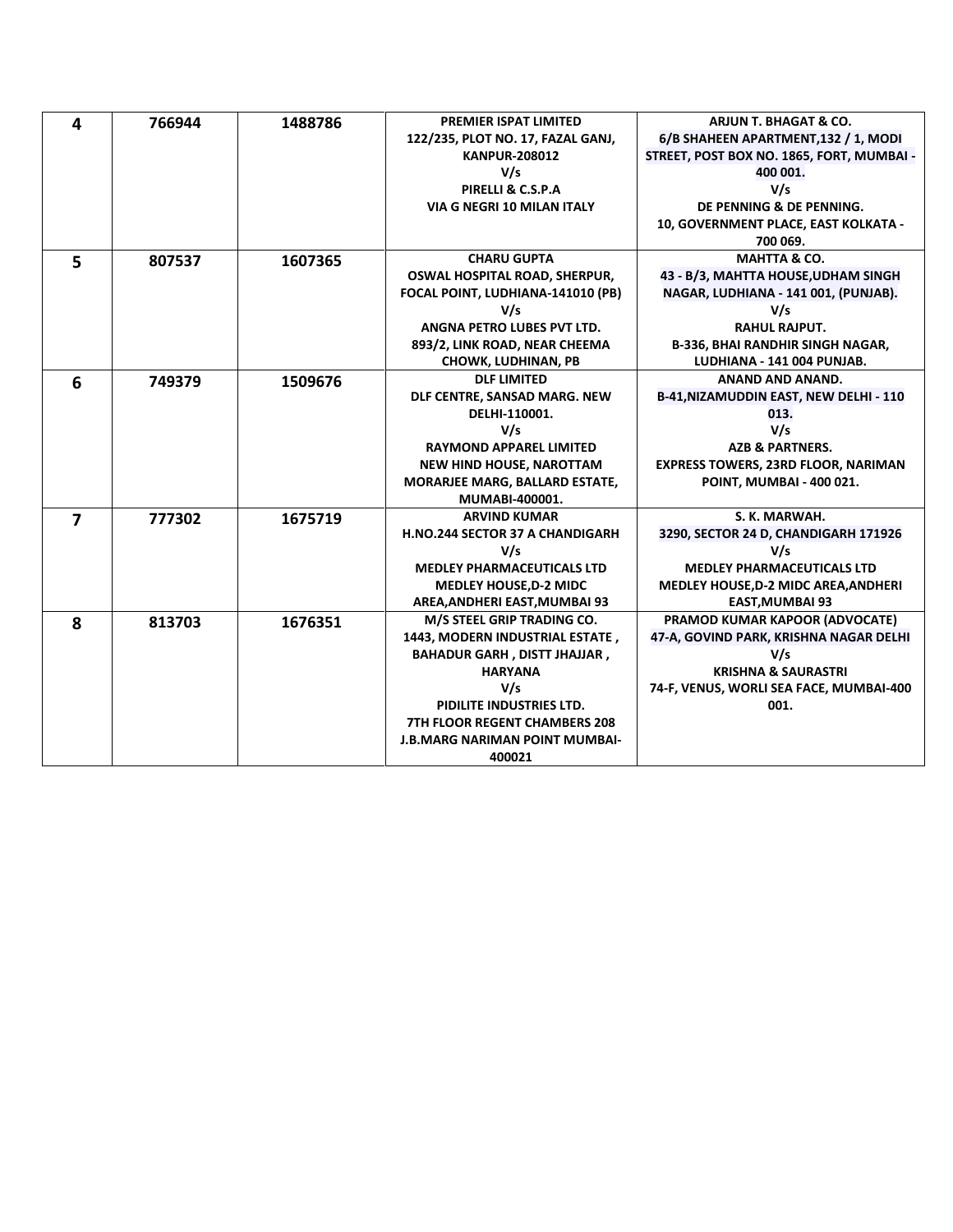



 **011-28031838 011-28032406 Fax no. 28032381**

**GOVERNMENT OF INDIA MINISTRY OF COMMERCE & INDUSTRY Plot No.32, Sector – 14, Dwarka NEW DELHI - 110078.**

### **NAME OF HEARING OFFICER: SH. SACHIN SHARMA DEPUTY REGISTRAR**

### **TIME: 11:00 AM. DATE: 12/10/2021**

| S.No           | <b>OPPOSITION</b><br>NO. | <b>APPLICATION NO.</b> | <b>NAME OF PARTIES</b>               | <b>NAME OF REPRESENTATIVE</b>            |
|----------------|--------------------------|------------------------|--------------------------------------|------------------------------------------|
|                |                          |                        |                                      |                                          |
| 1              | 810797                   | 1659229                | <b>ELPAR ELECTRICALS PVT LTD</b>     | <b>GLOBAL TRADE MARK BUREAU</b>          |
|                |                          |                        | A-16 MANGOL PURI INDUSTRIAL AREA     | SECTOR C, POCKET 8, 8414, VASANT KUNJ,   |
|                |                          |                        | <b>PHASE-II NEW DELHI</b>            | <b>NEW DELHI-70</b>                      |
|                |                          |                        | V/s                                  | V/s                                      |
|                |                          |                        | <b>PARAGON TEXTILE MILLS PVT.LTD</b> | R.K. DEWAN & CO.                         |
|                |                          |                        | <b>I-11/12 PARAGON CONDOMINIUM</b>   | PODAR CHAMBERS, S.A. BRELVI ROAD,        |
|                |                          |                        | <b>PANDURANG BUDHKAR MARG WORLI</b>  | <b>FORT, MUMBAI - 400 001.</b>           |
|                |                          |                        | <b>MUMBAI 400013</b>                 |                                          |
| $\overline{2}$ | 203295                   | 1297115                | TECHNICAL CONCEPTS, LLC.             | <b>AGGARWAL ASSOCIATES.</b>              |
|                |                          |                        | 1301 ALLANSON ROAD, MUNDELEIN, IL    | N - 17, JANGPURA EXTN., NEW DELHI - 110  |
|                |                          |                        | 60060, U.S.A.                        | 014.                                     |
|                |                          |                        | V/s                                  | V/s                                      |
|                |                          |                        | <b>ALBERTO CULVER COMPANY</b>        | UNITED OVERSEAS TRADE MARK CO.           |
|                |                          |                        | 2525 ARMITAGE AVENUE, MELROSE PARK,  | 52, SUKHDEV VIHAR, MATHURA ROAD,         |
|                |                          |                        | ILLINOIS 60160-1163, U.S.A           | <b>NEW DELHI-1120 025.</b>               |
| 3              | 746393                   | 1672870                | <b>ZEE LABORATORIES</b>              | SIDDHARTH BAMBHA ADV.                    |
|                |                          |                        | UCHANI, G.T. ROAD, KARNAL 132001,    | 28/44, PUNJABI BAGH, (W) NEW DELHI-26    |
|                |                          |                        | HARYANA (INDIA).                     | V/s                                      |
|                |                          |                        | V/s                                  | SUBRAMANIAM, NATRAJ & ASSOCIATES.        |
|                |                          |                        | <b>CADILA HEALTHCARE LTD</b>         | E-556, GREATER KAILASH - II, NEW DELHI - |
|                |                          |                        | ZYDUS TOWER, SATELLITE CROSS ROADS,  | 110 048.                                 |
|                |                          |                        | AHMEDABAD-380 015.                   |                                          |
| 4              | 745400                   | 1672884                | <b>ZEE LABORATORIES</b>              | SIDDHARTH BAMBHA ADV.                    |
|                |                          |                        | UCHANI, G.T. ROAD, KARNAL 132001,    | 28/44, PUNJABI BAGH, (W) NEW DELHI-26    |
|                |                          |                        | HARYANA (INDIA).                     | V/s                                      |
|                |                          |                        | V/s                                  | THE ACME COMPANY                         |
|                |                          |                        | <b>IND-SWIFT LIMITED</b>             | B-41, NIZAMUDDIN EAST, NEW DELHI -       |
|                |                          |                        | 781, INDUSTRIAL AREA, PHASE II,      | 110013.                                  |
|                |                          |                        | <b>CHANDIGARH</b>                    |                                          |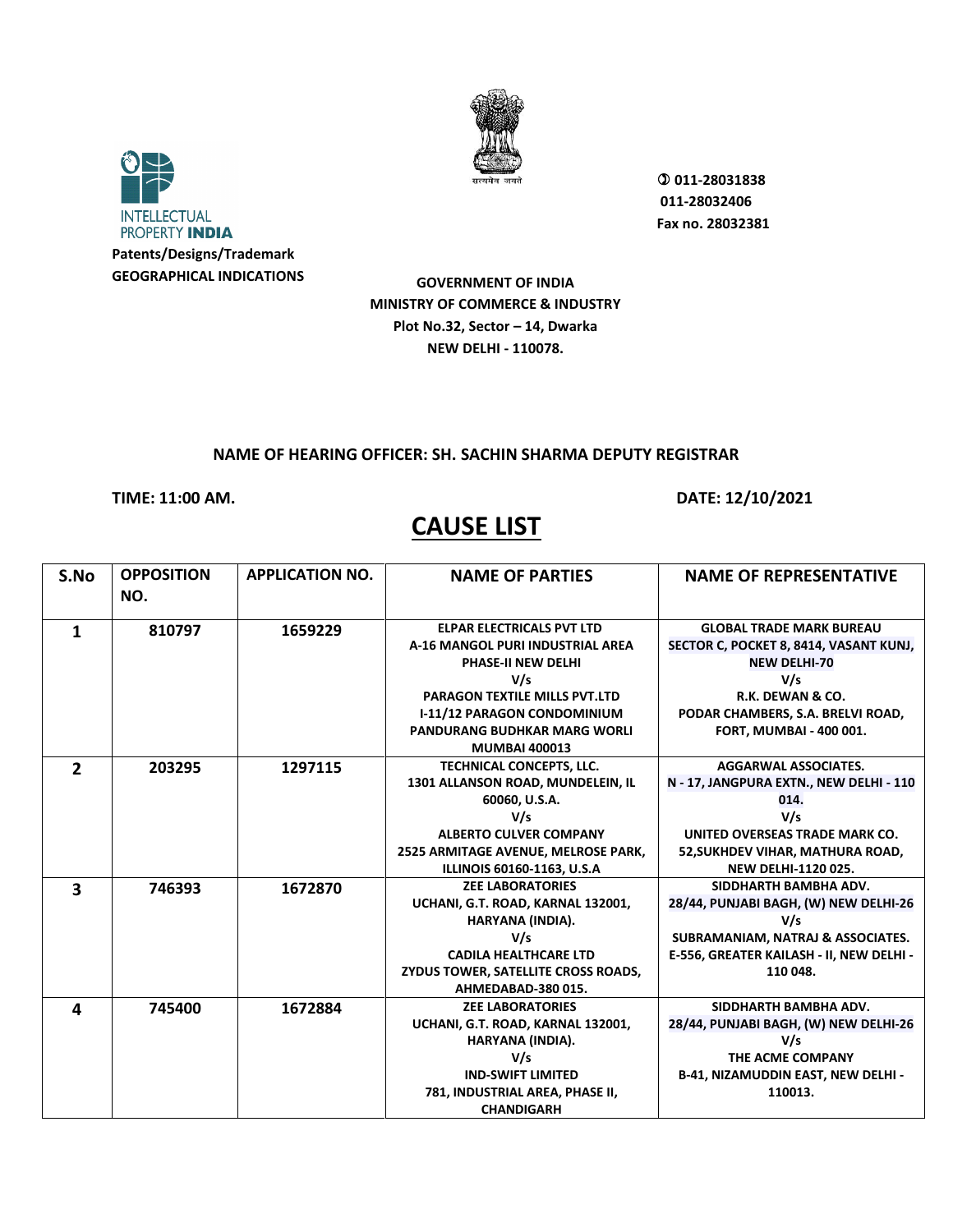| 5              | 725862 | 1351306 | <b>VEGA FOODS PTE LTD.</b>                  | <b>ANAND AND ANAND.</b>                       |
|----------------|--------|---------|---------------------------------------------|-----------------------------------------------|
|                |        |         | 7500A BEACH ROAD #16-309/312 THE            | <b>B-41, NIZAMUDDIN EAST, NEW DELHI - 110</b> |
|                |        |         | PLAZA SINGAPORE 199591                      | 013.                                          |
|                |        |         | V/s                                         | V/s                                           |
|                |        |         | TRISTAR PRODUCTS PVT LTD.                   | <b>LALII ADVOCATES</b>                        |
|                |        |         | B-43, SECTOR-80, PHASE-2, NOIDA-201302      | A - 48, (LALJI HOUSE) YOJNA VIHAR, DELHI      |
|                |        |         | U.P.                                        | $-110092.$                                    |
| 6              | 812185 | 1664004 | <b>DEEP CHEMICAL INDUSTRY</b>               | <b>VIPAN JAIN.</b>                            |
|                |        |         | JATHERI ROAD, JATHERI POST OFFICE RAI       | T-2475, 2ND FLOOR, SUBHASH NAGAR,             |
|                |        |         | <b>SONIPAT HARYANA</b>                      | OPP. GALI NO. 8, NAIWALA, KAROL BAGH          |
|                |        |         | V/s                                         | <b>NEW DELHI-110005.</b>                      |
|                |        |         | <b>MEDLEY PHARMACEUTICALS LTD</b>           | V/s                                           |
|                |        |         | <b>MEDLEY HOUSE, D-2 MIDC AREA, ANDHERI</b> | <b>MEDLEY PHARMACEUTICALS LTD</b>             |
|                |        |         | <b>EAST, MUMBAI 93</b>                      | <b>MEDLEY HOUSE, D-2 MIDC AREA, ANDHERI</b>   |
|                |        |         |                                             | <b>EAST, MUMBAI 93</b>                        |
| $\overline{ }$ | 811729 | 1664004 | <b>DEEP CHEMICAL INDUSTRY</b>               | <b>VIPAN JAIN.</b>                            |
|                |        |         | JATHERI ROAD, JATHERI POST OFFICE RAI       | T-2475, 2ND FLOOR, SUBHASH NAGAR,             |
|                |        |         | <b>SONIPAT HARYANA</b>                      | OPP. GALI NO. 8, NAIWALA, KAROL BAGH          |
|                |        |         | V/s                                         | <b>NEW DELHI-110005.</b>                      |
|                |        |         | <b>POWER SOAPS LTD</b>                      | V/s                                           |
|                |        |         | R.S. NO. 94/1 SEMBIAPALAYAM VILLAGE,        | L.R. SWAMI CO.                                |
|                |        |         | <b>EMBALAM MAIN ROAD KORKADU POST</b>       | NO. 3 PLAYGROUND VIEW STREET,                 |
|                |        |         | <b>VILLIANUR VIA PONDICHERRY 605110</b>     | NANDANAM EXTN., CHENNAI - 600 035.            |
|                |        |         |                                             |                                               |
| 8              | 764331 | 1663943 | <b>ETERNA MODE GMBH</b>                     | <b>JAFA &amp; JAVALI</b>                      |
|                |        |         | <b>MEDIENSTARSSE 12 94036 PASSAU</b>        | B-104, GULMOHAR PARK, NEW DELHI -             |
|                |        |         | <b>GERMANY</b>                              | 110 049.                                      |
|                |        |         | V/s                                         | V/s                                           |
|                |        |         | <b>PREMSONS BAZAAR</b>                      | M. P. MIRCHANDANI & CO.                       |
|                |        |         | PREMSONS HOUSE, 63-A, BHULABHAI             | RAM MANSION, IST FLOOR, ROOM NO.4,            |
|                |        |         | DESAI ROAD, BREACH CANDY, MUMBAI-36         | N.F. ROAD, NEAR CITY WALK, COLABA,            |
|                |        |         |                                             | MUMBAI - 400 001.                             |
|                |        |         |                                             |                                               |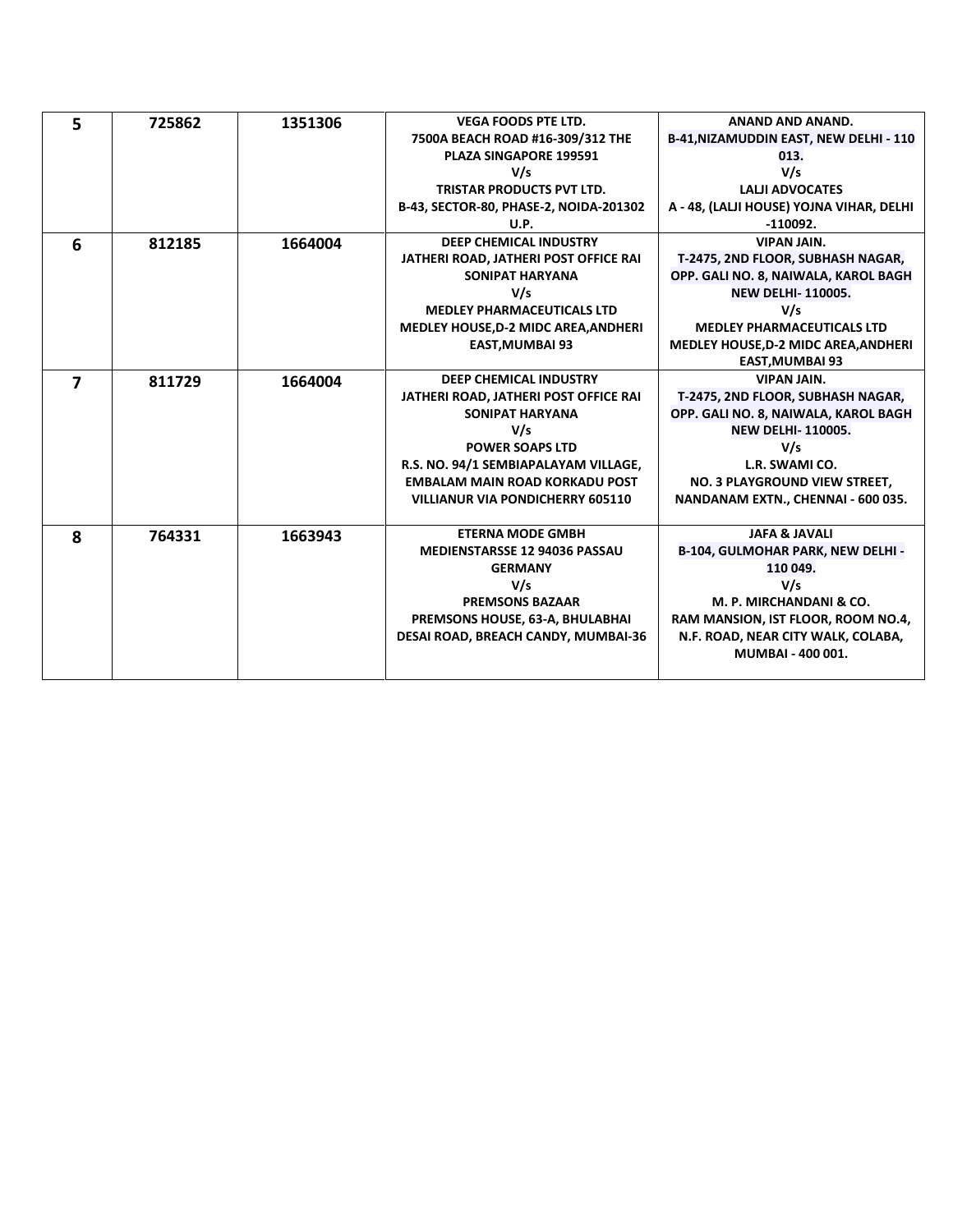



 **011-28031838 011-28032406 Fax no. 28032381**

**GOVERNMENT OF INDIA MINISTRY OF COMMERCE & INDUSTRY Plot No.32, Sector – 14, Dwarka NEW DELHI - 110078.**

#### **NAME OF HEARING OFFICER: SH. SACHIN SHARMA DEPUTY REGISTRAR**

**TIME: 11:00 AM. DATE: 13/10/2021** 

| S.No         | <b>OPPOSITION</b> | <b>APPLICATION</b> | <b>NAME OF PARTIES</b>                    | <b>NAME OF REPRESENTATIVE</b>             |
|--------------|-------------------|--------------------|-------------------------------------------|-------------------------------------------|
|              | NO.               | NO.                |                                           |                                           |
| 1            | 814914            | 1629653            | <b>ORIENT CRAFT LTD.</b>                  | <b>GROSER &amp; GROSER.</b>               |
|              |                   |                    | F - 8, PHASE - 1, OKHLA INDUSTRIAL AREA,  | D-1/5, DLF QUTAB ENCLAVE, PHASE - 1,      |
|              |                   |                    | <b>NEW DELHI-110020, INDIA.</b>           | <b>GURGAON - 122 002, INDIA.</b>          |
|              |                   |                    | V/s                                       | V/s                                       |
|              |                   |                    | <b>ORIENT PAPER &amp; INDUSTRIES LTD.</b> | L.S. DAVAR & CO.                          |
|              |                   |                    | UNIT VIII, PLOT                           | 32, RADHA MADHAV DUTTA GARDEN LANE,       |
|              |                   |                    | NO.7, BHOINAGAR, BHUBANESWAR, ORISS       | KOLKATA - 700 010.                        |
|              |                   |                    | A-751012                                  |                                           |
| $\mathbf{z}$ | 814920            | 1629653            | <b>ORIENT CRAFT LTD.</b>                  | <b>GROSER &amp; GROSER.</b>               |
|              |                   |                    | F - 8, PHASE - 1, OKHLA INDUSTRIAL AREA,  | D-1/5, DLF QUTAB ENCLAVE, PHASE - 1,      |
|              |                   |                    | NEW DELHI-110020, INDIA.                  | <b>GURGAON - 122 002, INDIA.</b>          |
|              |                   |                    | V/s                                       | V/s                                       |
|              |                   |                    | <b>ORIENT PAPER &amp; INDUSTRIES LTD.</b> | L.S. DAVAR & CO.                          |
|              |                   |                    | UNIT VIII. PLOT                           | 32, RADHA MADHAV DUTTA GARDEN LANE,       |
|              |                   |                    | NO.7, BHOINAGAR, BHUBANESWAR, ORISS       | KOLKATA - 700 010.                        |
|              |                   |                    | A-751012                                  |                                           |
| 3            | 763983            | 1570071            | NILGIRI ELECTRICALS.                      | S. M. GUPTA & CO.                         |
|              |                   |                    | PLOT NO. 26, SECTOR-6A, IIE, SIDCUL,      | 262, LAWYERS CHAMBERS, CRIMINAL SIDE,     |
|              |                   |                    | <b>HARIDWAR (UTTARANCHAL)</b>             | TIS HAZARI COURT, DELHI - 110 054.        |
|              |                   |                    | V/s                                       | V/s                                       |
|              |                   |                    | <b>TEA BOARD INDIA</b>                    | <b>K &amp; S PARTNERS</b>                 |
|              |                   |                    | <b>14 B T M SARANI (BRABOURNE</b>         | B K HOUSE, PLOT NO. 109, SECTOR-44, HUDA, |
|              |                   |                    | ROAD), P.O.BOX NO.2172, KOLKATA           | <b>GURGAON, HARYANA, INDIA</b>            |
|              |                   |                    | 700001.                                   |                                           |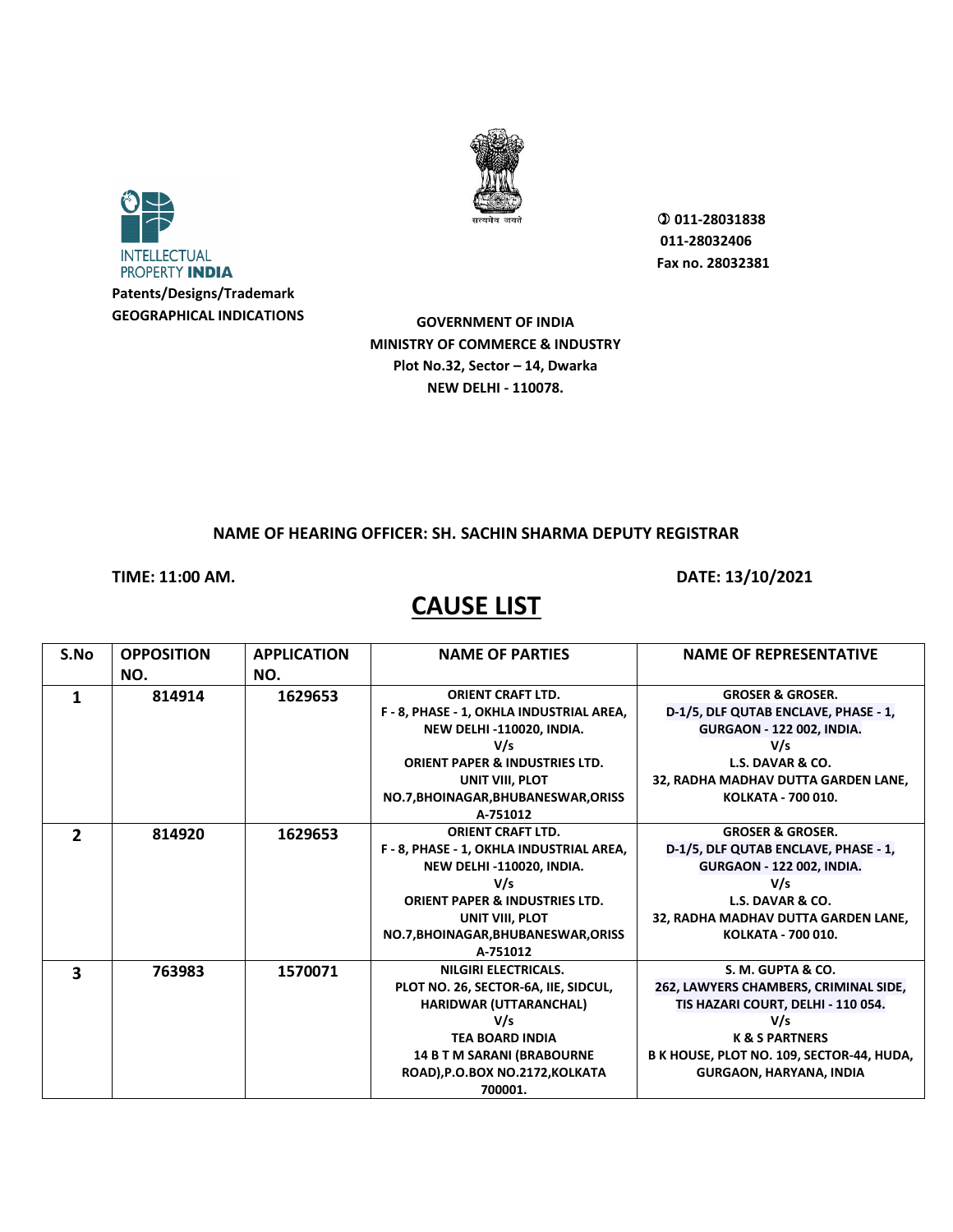| 4              | 765984 | 1551644 | <b>ASTRAZENCCA UK LIMITED</b>              | <b>REMFRY &amp; SAGAR</b>                  |
|----------------|--------|---------|--------------------------------------------|--------------------------------------------|
|                |        |         | 15 STANHOPE GATE, LONDON W1K 1LN,          | MILLENIUM PLAZA, SECTOR 27, GURGAON-       |
|                |        |         | <b>UNITED KINGDOM</b>                      | 122002.                                    |
|                |        |         | V/s                                        | V/s                                        |
|                |        |         | <b>GLENMARK PHARMACEUTICALS LTD</b>        | <b>VISHESH AND ASSOCIATES</b>              |
|                |        |         | <b>GLENMARK HOUSE, HDO-CORPORATE</b>       | 301/302, A-WING, 3RD FLOOR, SHAHEEN        |
|                |        |         | BUILDING, WING A, B.D. SAWANT MARG,        | CHAMBERS, DAWOOD BAUG, OPP. PEARL          |
|                |        |         | CHAKALA ANDHERI, MUMBAI 400 099            | HERITAGE, ANDHERI (WEST), MUMBAI - 400     |
|                |        |         |                                            | 058                                        |
| 5              | 810948 | 1629103 | <b>BAKSONS DRUGS &amp; PHARMACEUTICALS</b> | LALL LAHIRI AND SALHOTRA.                  |
|                |        |         | <b>PRIVATE LIMITED</b>                     | PLOT NO. B-28, SECTOR - 32, INSTITUTIONAL  |
|                |        |         | A-51, N D S E PART-I, N. DELHI.            | AREA, GURGAON - 122 001, HARYANA.          |
|                |        |         | V/s                                        | V/s                                        |
|                |        |         | ALKEM LABORATORIES LTD.                    | <b>VISHESH AND ASSOCIATES</b>              |
|                |        |         | "ALKEM HOUSE", DEVASHISH, ADJ. TO          | 301/302, A-WING, 3RD FLOOR, SHAHEEN        |
|                |        |         | <b>MATULYA CENTRE, SENAPATI BAPAT</b>      | <b>CHAMBERS, DAWOOD BAUG, OPP. PEARL</b>   |
|                |        |         | MARG, LOWER PAREL, MUMBAI-400 013.         | HERITAGE, ANDHERI (WEST), MUMBAI - 400     |
|                |        |         |                                            | 058.                                       |
| 6              | 749377 | 1509676 | <b>DLF LIMITED</b>                         | ANAND AND ANAND.                           |
|                |        |         | DLF CENTRE, SANSAD MARG. NEW DELHI-        | B-41, NIZAMUDDIN EAST, NEW DELHI - 110     |
|                |        |         | 110001.                                    | 013.                                       |
|                |        |         | V/S                                        | V/s                                        |
|                |        |         | <b>RAYMOND APPAREL LIMITED</b>             | <b>AZB &amp; PARTNERS</b>                  |
|                |        |         | <b>NEW HIND HOUSE, NAROTTAM</b>            | AZB HOUSE, PENINSULA CORPORATE PARK,       |
|                |        |         | MORARJEE MARG, BALLARD ESTATE,             | <b>GANPATRAO KADAM MARG, LOWER PAREL</b>   |
|                |        |         | MUMABI-400001.                             | (WEST), MUMBAI 400013.                     |
| $\overline{7}$ | 764730 | 1676835 | <b>GEA Group Aktiengesellschaft</b>        | SEN - OBEROI.                              |
|                |        |         | Dorstener Str. 484,4809 Bochum,            | A - 18, CHITTARANJAN PARK, NEW DELHI - 110 |
|                |        |         | <b>GERMANY.</b>                            | 019.                                       |
|                |        |         | V/s                                        | V/s                                        |
|                |        |         | <b>HERITAGE FOODS (INDIA) LTD.</b>         | <b>RAO &amp; RAO</b>                       |
|                |        |         | 6-3-541/C PUNJAGUTTA, HYDERABAD            | 12 - 10 - 651/3, RD. NO.2, INDIRANAGAR,    |
|                |        |         | 500082,A.P.                                | WARASIGUDA, SECUNDERABAD - 500 061, (      |
|                |        |         |                                            | AP).                                       |
| 8              | 811093 | 1627594 | <b>REX (U &amp; A) REMEDIES PVT LTD</b>    | <b>VAISH ASSOCIATES</b>                    |
|                |        |         | 51/1 G.T. KARNAL ROAD INDUSTRIAL           | FLAT NO. 5 & 7, 10, HAILEY RD, NEW DELHI-  |
|                |        |         | <b>AREA DELHI</b>                          | 110001                                     |
|                |        |         | V/s                                        | V/s                                        |
|                |        |         | <b>BAL PHARMA LIMITED</b>                  | <b>BAL PHARMA LIMITED</b>                  |
|                |        |         | 21/22 BOMMASANDRA INDUSTRIAL AREA          | 21/22 BOMMASANDRA INDUSTRIAL AREA          |
|                |        |         | <b>HOSUR ROAD BENGALURU 560099</b>         | <b>HOSUR ROAD BENGALURU 560099</b>         |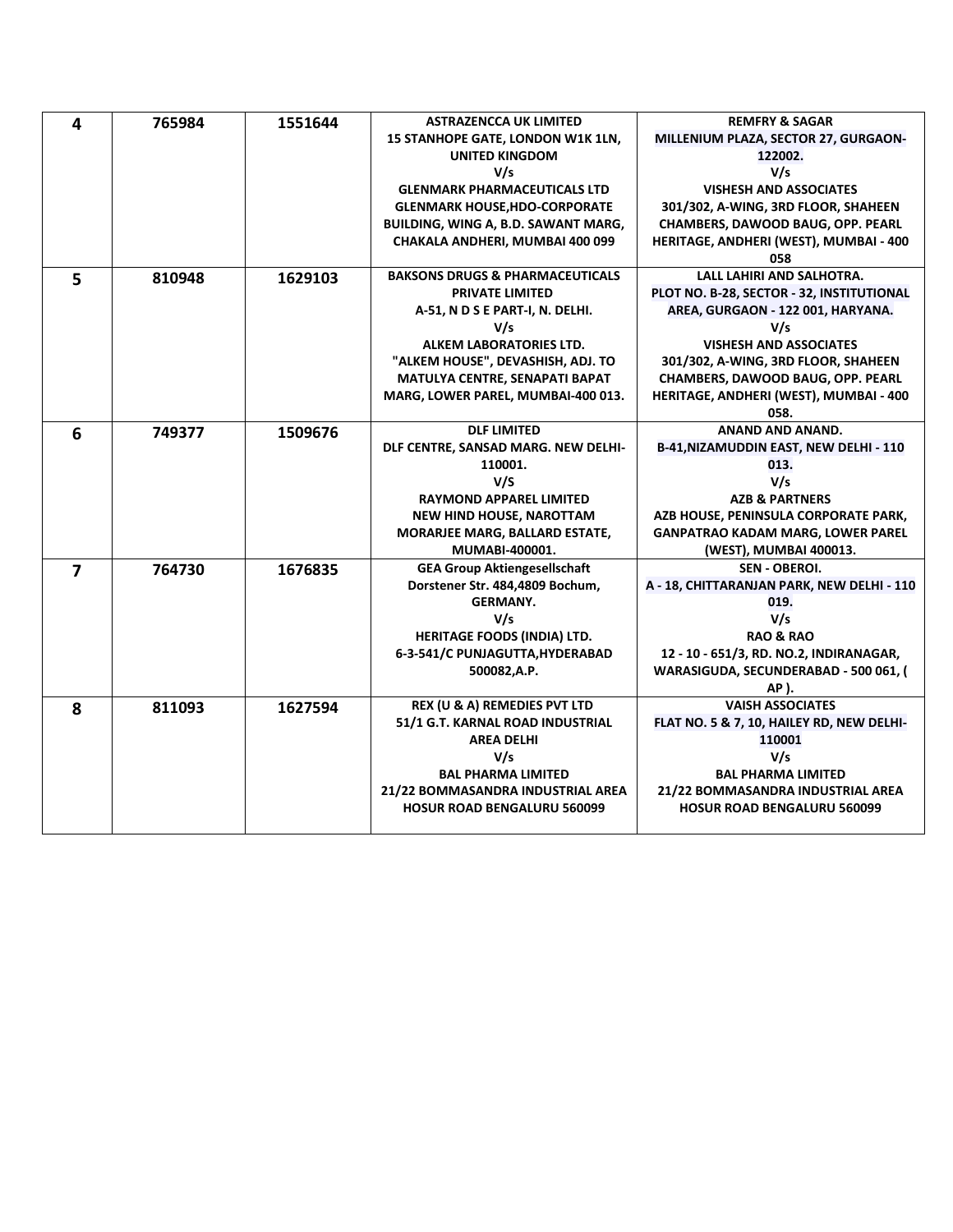



**GEOGRAPHICAL INDICATIONS**

 **011-28031838 011-28032406 Fax no. 28032381**

**GOVERNMENT OF INDIA MINISTRY OF COMMERCE & INDUSTRY Plot No.32, Sector – 14, Dwarka NEW DELHI - 110078.**

### **NAME OF HEARING OFFICER: SH. SACHIN SHARMA DEPUTY REGISTRAR**

**TIME: 11:00 AM. DATE: 18/10/2021** 

| S.No         | <b>OPPOSITION</b> | <b>APPLICATION NO.</b> | <b>NAME OF PARTIES</b>                  | <b>NAME OF REPRESENTATIVE</b>                |
|--------------|-------------------|------------------------|-----------------------------------------|----------------------------------------------|
|              | NO.               |                        |                                         |                                              |
|              | 814365            | 1549114                | <b>DABUR INDIA LIMITED</b>              | <b>DABUR INDIA LIMITED</b>                   |
|              |                   |                        | 8/3, ASAF ALI ROAD, NEW DELHI-          | 8/3, ASAF ALI ROAD, NEW DELHI-110002.        |
|              |                   |                        | 110002.                                 | V/s                                          |
|              |                   |                        | V/s                                     | KIRAN J. MEHTA                               |
|              |                   |                        | AJANTA PHARMA LTD.                      | 5/A, PADHYE WADI, BHAWANI SHANKAR            |
|              |                   |                        | AJANTA HOUSE CHARKOP KANDIVLI           | ROAD, DADAR (WEST), MUMBAI-400 028.          |
|              |                   |                        | <b>WEST MUMBAI-4000067</b>              |                                              |
| $\mathbf{2}$ | 839189            | 1562942                | <b>BCH ELECTRIC LIMITED</b>             | <b>REMFRY &amp; SAGAR</b>                    |
|              |                   |                        | 1101, NEW DELHI HOUSE, 27,              | <b>REMFRY HOUSE AT THE MILLENNIUM PLAZA</b>  |
|              |                   |                        | <b>BARAKHAMBA ROAD, NEW DELHI - 110</b> | SEC 27, GURGAON 122009, NEW DELHI            |
|              |                   |                        | 001.                                    | <b>NATIONAL CAPITAL REGION INDIA</b>         |
|              |                   |                        | V/s                                     | V/s                                          |
|              |                   |                        | <b>EATON CORPORATION</b>                | <b>DUBEY &amp; PARTNERS</b>                  |
|              |                   |                        | <b>1000 EATON BOULEVARD CLEVELAND</b>   | 601 DLF TOWER, TOWER-A, PLOT NO. 10-11       |
|              |                   |                        | <b>OHIO 44122 USA</b>                   | DDA DISTT. CENTRE JASOLA NEW DELHI-          |
|              |                   |                        |                                         | 110044                                       |
| 3            | 747399            | 1555131                | WIN MEDICARE PVT. LIMITED               | THE ACME COMPANY                             |
|              |                   |                        | 1400, MODI TOWER18, NEHRU               | <b>B-41, JAIPUR ESTATE, NIZAMUDDIN EAST,</b> |
|              |                   |                        | PLACENEW DELHI-110019.                  | <b>NEW DELHI - 110 013.</b>                  |
|              |                   |                        | V/s                                     | V/s                                          |
|              |                   |                        | <b>MARICO LTD</b>                       | R.K. DEWAN & CO.                             |
|              |                   |                        | RANG SHARDA, K.LC. MARD, BANDRA         | PODAR CHAMBERS, S.A. BRELVI ROAD, FORT,      |
|              |                   |                        | <b>RECLAMATION, BANDRA WEST,</b>        | MUMBAI - 400 001.                            |
|              |                   |                        | <b>MUMBAI</b>                           |                                              |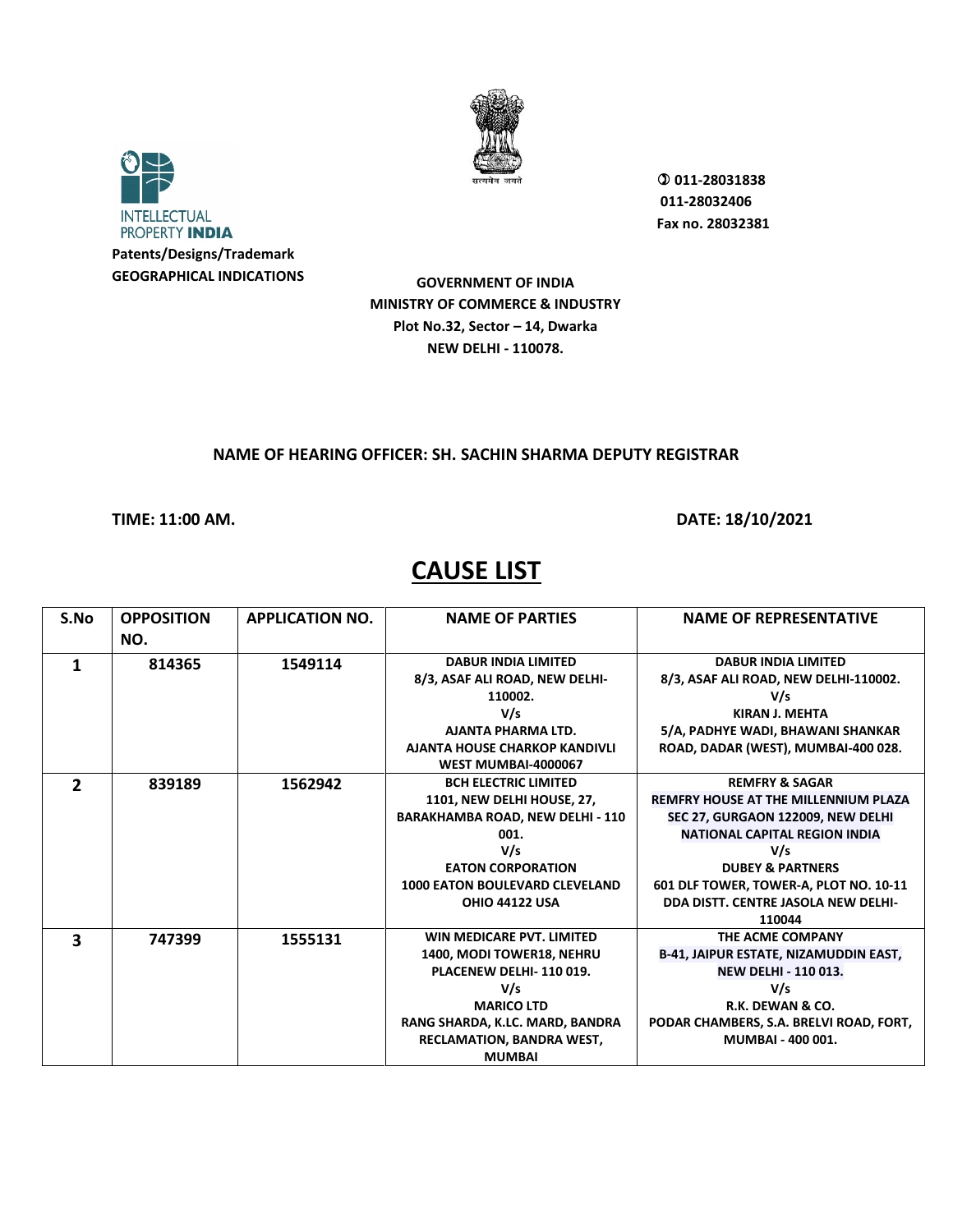| 4              | 741717 | 1417321 | SUPER FASHION FASTENERS PVT.             | <b>INDIAN TRADE MARKS CO.</b>                |
|----------------|--------|---------|------------------------------------------|----------------------------------------------|
|                |        |         | LIMITED,                                 | 91, CROCKERY MARKET, SADAR BAZAR, DELHI      |
|                |        |         | A-5, INDUSTRIAL ESTATE, PURTAPUR,        | - 110 006, INDIA.                            |
|                |        |         | MEERUT (U.P.) INDIA.                     | V/s                                          |
|                |        |         | V/s                                      | D. P. AHUJA & CO.                            |
|                |        |         | YKK CORPORATION                          | 53, SYED AMIR ALI AVENUE, CALCUTTA - 700     |
|                |        |         | 1 KANDA IZUMI-CHO, CHIYODA-              | 019.                                         |
|                |        |         | KU,TOKYO, JAPAN.                         |                                              |
| 5              | 735219 | 1417321 | <b>SUPER FASHION FASTENERS PVT.</b>      | <b>INDIAN TRADE MARKS CO.</b>                |
|                |        |         | LIMITED,                                 | 91, CROCKERY MARKET, SADAR BAZAR, DELHI      |
|                |        |         | A-5, INDUSTRIAL ESTATE, PURTAPUR,        | - 110 006, INDIA.                            |
|                |        |         | MEERUT (U.P.) INDIA.                     | V/s                                          |
|                |        |         | V/s                                      | <b>WORLDWIDE REGISTRATION BUREAU.</b>        |
|                |        |         | <b>KUMAR BROTHERS</b>                    | 60/30, NEW ROHTAK ROAD, KAROL BAGH,          |
|                |        |         | 5701/1 GANDHI MARKET SADAR BAZAR         | <b>NEW DELHI-110005</b>                      |
|                |        |         | <b>DELHI</b>                             |                                              |
| 6              | 745828 | 1655419 | <b>HINDUSTAN METAL COMPONENTS</b>        | <b>MEHRA TRADE MARK CO.</b>                  |
|                |        |         | H-92/4, SHIVAJI PARK, WEST PUNJABI       | 165-E, KAMLA NAGAR, DELHI-7                  |
|                |        |         | <b>BAGH, NEW DELHI</b>                   | V/s                                          |
|                |        |         | V/s                                      | <b>DELHI REGISTRATION SERVICES</b>           |
|                |        |         | AMIR CHAND JAGDISH KUMAR                 | 85/86, GADODIA MARKET, KHARI BAOLI,          |
|                |        |         | (EXPORTS) LTD                            | <b>DELHI - 110 006</b>                       |
|                |        |         | 2735/9, MOHAN LAL PALACE, NAYA           |                                              |
|                |        |         | <b>BAZAR, DELHI-110006.</b>              |                                              |
| $\overline{ }$ | 765548 | 1657580 | <b>M/S. SHOE CRAFT INDUSTRIES</b>        | <b>LALJI TRADE MARK CO.</b>                  |
|                |        |         | 1802, MIE, BAHADURGARH-124507,           | A/48, YOJNA VIHAR, DELHI - 110 092.          |
|                |        |         | HARYANA.                                 | V/s                                          |
|                |        |         | V/s                                      | <b>ASHOKA TRADE MARKS CO.</b>                |
|                |        |         | <b>MIRZA INTERNATIONAL LTD.</b>          | 4, CENTRAL LANE, BENGALI MARKET, NEW         |
|                |        |         | A-7, MOHAN CO-OPERATIVE                  | DELHI-110 001.                               |
|                |        |         | INDUSTRIAL AREA, MATHURA ROAD,           |                                              |
|                |        |         | <b>NEW DELHI-110044.</b>                 |                                              |
| 8              | 814776 | 1657339 | <b>ESSEL SPORTS PRIVATE LIMITED</b>      | <b>ESSEL SPORTS PRIVATE LIMITED</b>          |
|                |        |         | <b>B-10, LAWRENCE ROAD, INDUSTRIAL</b>   | <b>B-10, LAWRENCE ROAD, INDUSTRIAL AREA,</b> |
|                |        |         | <b>AREA, NEW DELHI - 110035</b>          | <b>NEW DELHI - 110035</b>                    |
|                |        |         | V/s                                      | V/s                                          |
|                |        |         | <b>NBA PROPERTIES, INC.</b>              | LALL LAHIRI AND SALHOTRA.                    |
|                |        |         | <b>OLYMPIC TOWER BUILDING, 645 FIFTH</b> | PLOT NO. B-28, SECTOR - 32, INSTITUTIONAL    |
|                |        |         | AVENUE, CITY OF NEW YORK, STATE OF       | AREA, GURGAON - 122 001, HARYANA.            |
|                |        |         | NEW YORK-10022, USA.                     |                                              |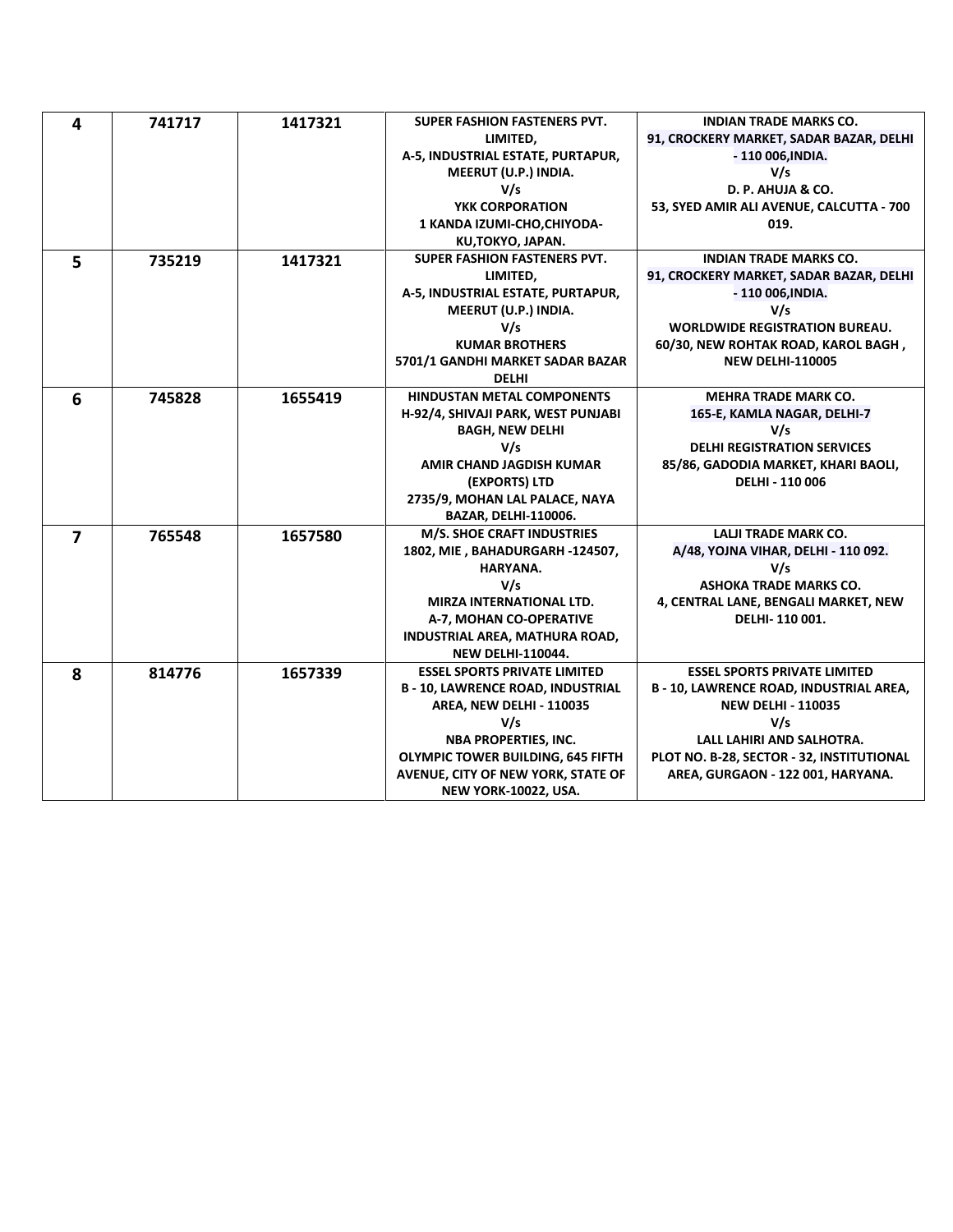



 **011-28031838 011-28032406 Fax no. 28032381**

**GOVERNMENT OF INDIA MINISTRY OF COMMERCE & INDUSTRY Plot No.32, Sector – 14, Dwarka NEW DELHI - 110078.**

## **NAME OF HEARING OFFICER: SH. SACHIN SHARMA DEPUTY REGISTRAR**

**TIME: 11:00 AM. DATE: 20/10/2021** 

| S.No           | <b>OPPOSITION</b><br>NO. | <b>APPLICATION NO.</b> | <b>NAME OF PARTIES</b>              | <b>NAME OF REPRESENTATIVE</b>                |
|----------------|--------------------------|------------------------|-------------------------------------|----------------------------------------------|
| 1              | 731429                   | 1413083                | STANDARD COMBINES (PVT.) LIMITED.   | <b>PURI TRADE MARK CO.</b>                   |
|                |                          |                        | STANDARD CHOWK, BARNALA, PUNJAB.    | "BRAND HOUSE",54-55, SUPER CYCLE             |
|                |                          |                        | V/s                                 | MARKET, OPP. KWALITY KANDA, GILL ROAD,       |
|                |                          |                        | <b>STANDARD ELECTRICALS LIMITED</b> | LUDHIANA-141003 (PUNJAB).                    |
|                |                          |                        | 8/39 KIRTI NAGAR INDUSTRIAL AREA    | V/s                                          |
|                |                          |                        | <b>NEW DELHI-110015</b>             | PRATHIBA M SINGH, ADVOCATE.                  |
|                |                          |                        |                                     | F - 12, JANGPURA EXTENSION, NEW DELHI -      |
|                |                          |                        |                                     | 110 014.                                     |
| $\overline{2}$ | 729708                   | 1413083                | STANDARD COMBINES ( PVT.) LIMITED.  | <b>PURI TRADE MARK CO.</b>                   |
|                |                          |                        | STANDARD CHOWK, BARNALA, PUNJAB.    | "BRAND HOUSE", 54-55, SUPER CYCLE            |
|                |                          |                        | V/s                                 | MARKET, OPP. KWALITY KANDA, GILL ROAD,       |
|                |                          |                        | <b>STANDARD AGRICULTURE WORKS</b>   | LUDHIANA-141003 (PUNJAB).                    |
|                |                          |                        | STANDARD CHOWK, BATHINDA ROAD,      | V/s                                          |
|                |                          |                        | BARNALA-144101, PUNJAB              | <b>MAHTTA &amp; CO.</b>                      |
|                |                          |                        |                                     | 43 - B/3, MAHTTA HOUSE, UDHAM SINGH          |
|                |                          |                        |                                     | NAGAR, LUDHIANA - 141 001, (PUNJAB).         |
| 3              | 732466                   | 1412499                | <b>JAGDAMBA SOAP FACTORY</b>        | <b>DELHI REGISTRATION SERVICES</b>           |
|                |                          |                        | JAFFAR NAWAJ, SAHARANPUR UP         | 85/86, GADODIA MARKET, KHARI BAOLI,          |
|                |                          |                        | V/s                                 | <b>DELHI - 110 006</b>                       |
|                |                          |                        | <b>RAM CHAND</b>                    | V/s                                          |
|                |                          |                        | 120/57, LAJPAT NAGAR, KANPUR.       | THE KOTTAY.                                  |
|                |                          |                        |                                     | 111/2, HARSH NAGAR, KANPUR - 208 012         |
| 4              | 723099                   | 1411123                | <b>SANAT PRODUCTS LIMITED.</b>      | THE ACME COMPANY                             |
|                |                          |                        | III RD. FLOOR, SAGAR PLAZA, DISTT.  | <b>B-41, JAIPUR ESTATE, NIZAMUDDIN EAST,</b> |
|                |                          |                        | CENTRE, LAXMI NAGAR, VIKAS MARG,    | <b>NEW DELHI - 110 013.</b>                  |
|                |                          |                        | DELHI - 110 092.                    | V/s                                          |
|                |                          |                        | V/s                                 | INDIA LAW SERVICES, ADVOCATES & LEGAL        |
|                |                          |                        | <b>LUPIN LTD</b>                    | <b>CONSULTANTS</b>                           |
|                |                          |                        | 159, CST ROAD, KALINA, SANTACRUZ,   | INDIA LAW SERVICES, DUBASH HOUSE, 2ND        |
|                |                          |                        | EAST, MUMBAI 400 098                | FLOOR, 15, J.N. HEREDIA MARG, BALLARD        |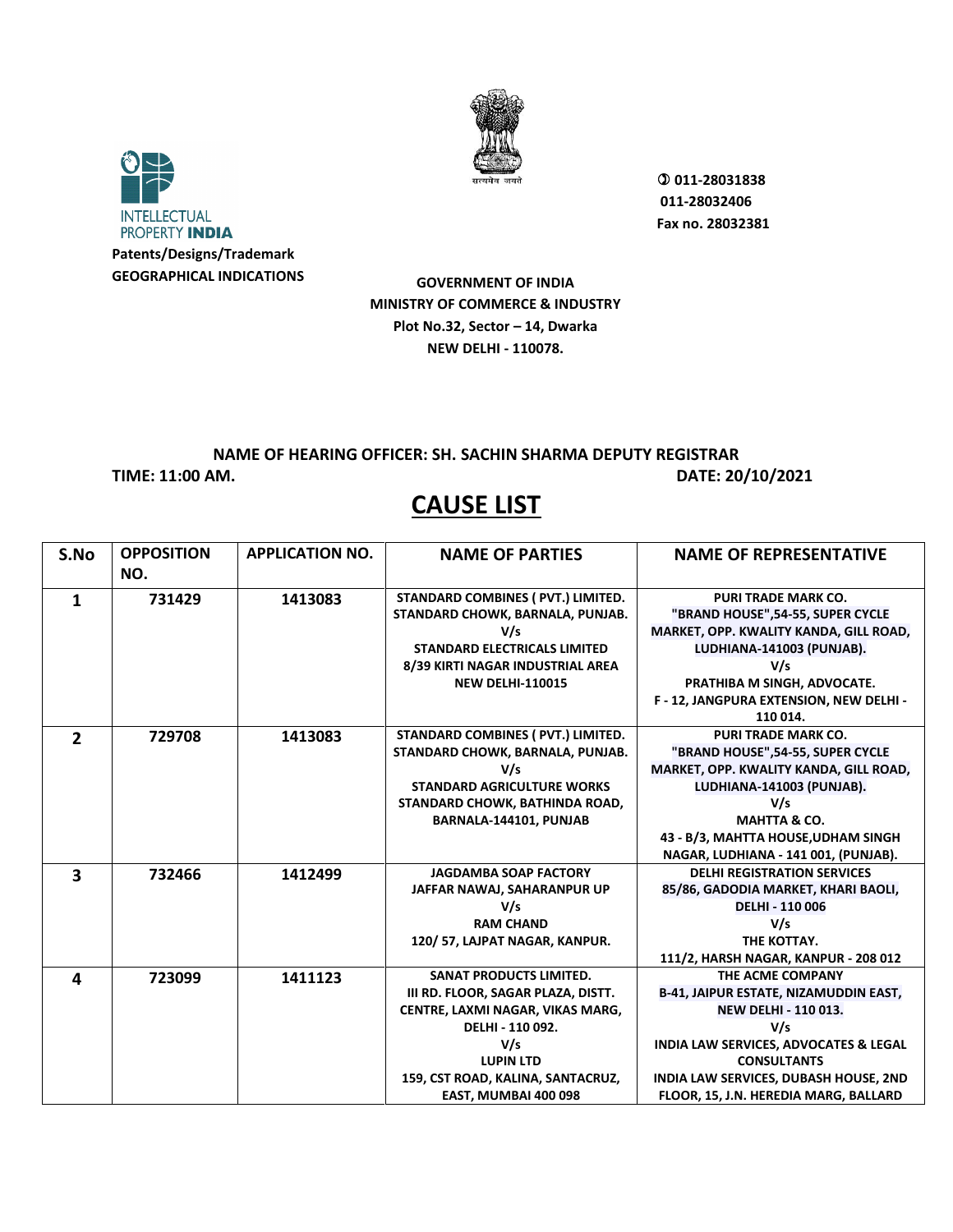|   |        |         |                                                                                                                                                                                                                                             | ESTATE, MUMBAI - 400 001.                                                                                                                                                                                                          |
|---|--------|---------|---------------------------------------------------------------------------------------------------------------------------------------------------------------------------------------------------------------------------------------------|------------------------------------------------------------------------------------------------------------------------------------------------------------------------------------------------------------------------------------|
| 5 | 785910 | 1410951 | <b>AXISCARE PHARMACEUTICALS</b><br>105, ELORA ENCLAVE, DAYAL BAGH,<br>AGRA.<br>V/s<br>CACHET PHARMA, PVT, LTD.<br>415, SHAH NAHAR INDL. ESTATE, DR. E.<br>MOSES ED., WORLI, MUMBAI-400 018                                                  | <b>AGRA TRADE MARK SERVICES.</b><br>14/6, EMPORIUM BLOCK, SANJAY PLACE,<br>AGRA-2.<br>V/s<br><b>VISHESH &amp; ASSOCIATES.</b><br>2, 3 RD FLOOR, YESHWANT CHAMBERS, 18 - B,<br>BHARUCHA MARG, KALAGHODA, FORT,<br>MUMBAI - 400 023. |
| 6 | 773375 | 1796139 | <b>EDUCOMP SOLUTIONS LIMITED</b><br>1211, PADMA TOWER 15, RAJENDRA<br>PLACE, NEW DELHI-110008.<br>V/s<br><b>LEARNING TREE INTERNATIONAL INC.</b><br>1805 LIBRARY ST., RESTON, VIRGINIA,<br>U.S.A                                            | <b>SUSHANT M. SINGH &amp; ASSOCIATES</b><br>5/25 WEST PATEL NAGAR NEW DELHI-110008<br>V/s<br>ALG INDIA LAW OFFICES.<br>30 SIRI FORT ROAD, NEW DELHI-110049.                                                                        |
| 7 | 764346 | 1774032 | FIBRE SHAKTI INDUSTRIES (P) LTD<br><b>H.NO 46 PH 1 SARABHA NAGAR EXTN</b><br><b>OPP BLESSING RESORT PAKHOWAL</b><br><b>ROAD LUDHIANA</b><br>V/s<br><b>SHAKTI BHOG FOODS LTD.</b><br>24, LAGHU UDYOG NAGAR, G.T.KARNAL<br>ROAD, DELHI-110033 | <b>RAHUL RAJPUT.</b><br><b>B-336, BHAI RANDHIR SINGH NAGAR,</b><br>LUDHIANA - 141 004 PUNJAB.<br>V/s<br><b>WORLDWIDE REGISTRATION BUREAU.</b><br>60/30, NEW ROHTAK ROAD, KAROL BAGH,<br><b>NEW DELHI-110 005.</b>                  |
| 8 | 765977 | 1779584 | <b>ZEE LABORATORIES</b><br>UCHANI, G.T. ROAD, KARNAL 132001,<br>HARYANA (INDIA).<br>V/s<br><b>MEDLEY PHARMACEUTICALS LTD.</b><br>MEDLEY HOUSE, D-2, MIDC AREA, 16TH<br>ROAD, ANDHERI (EAST), MUMBAI-<br>400093.                             | SIDDHARTH BAMBHA ADV.<br>28/44, PUNJABI BAGH, (W) NEW DELHI-26<br>V/s<br><b>MEDLEY PHARMACEUTICALS LTD.</b><br>MEDLEY HOUSE, D-2, MIDC AREA, 16TH<br>ROAD, ANDHERI (EAST), MUMBAI-400093.                                          |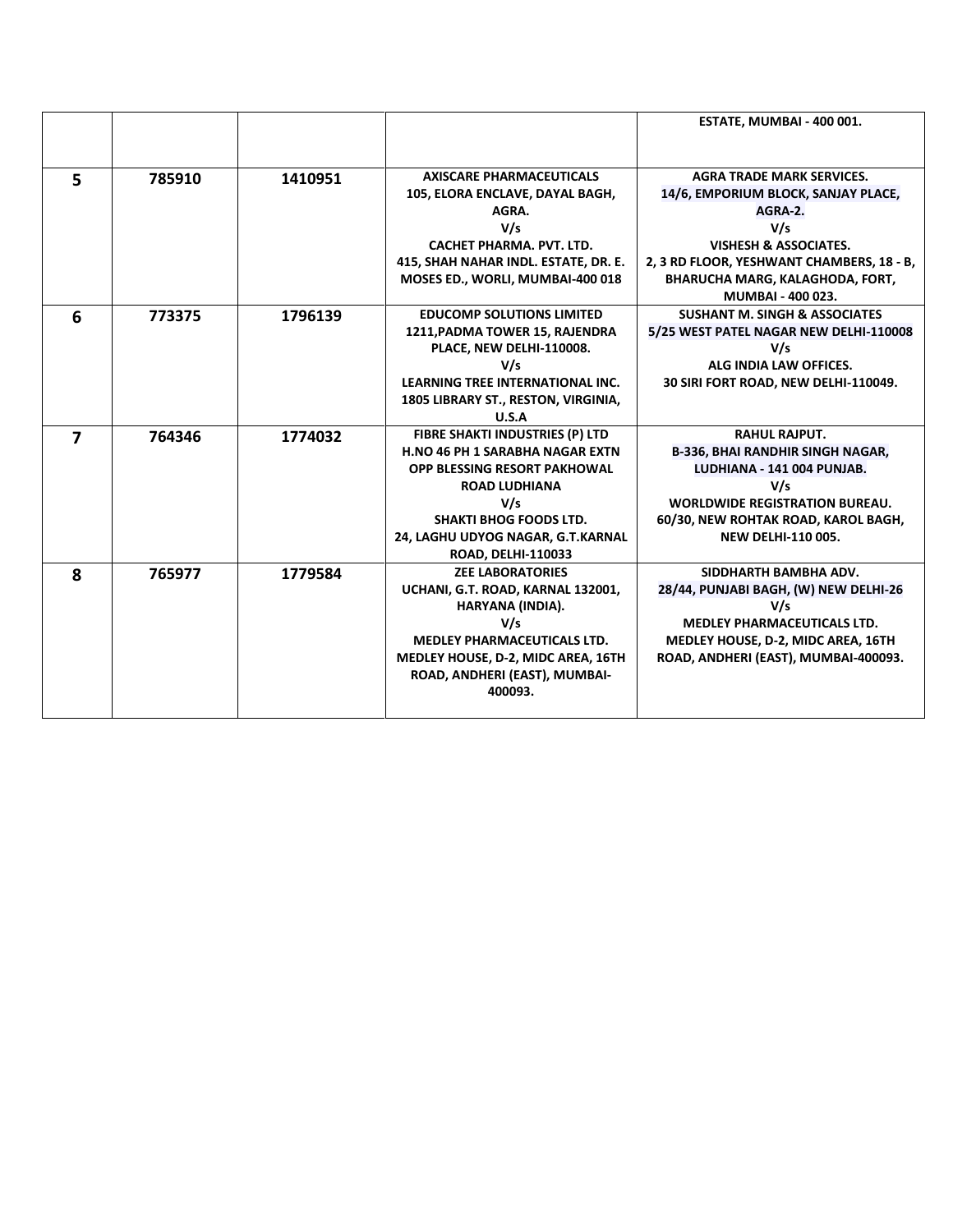



 **011-28031838 011-28032406 Fax no. 28032381**

**GOVERNMENT OF INDIA MINISTRY OF COMMERCE & INDUSTRY Plot No.32, Sector – 14, Dwarka NEW DELHI - 110078.**

### **NAME OF HEARING OFFICER: SH. SACHIN SHARMA DEPUTY REGISTRAR**

**TIME: 11:00 AM. DATE: 21/10/2021** 

| S.No         | <b>OPPOSITION</b><br>NO. | <b>APPLICATION NO.</b> | <b>NAME OF PARTIES</b>                | <b>NAME OF REPRESENTATIVE.</b>             |
|--------------|--------------------------|------------------------|---------------------------------------|--------------------------------------------|
|              |                          |                        |                                       |                                            |
| 1            | 913982                   | 3062139                | M/S.JAMBOREE EDUCATION PVT. LTD.      | <b>PANDEY RAJIV RAJHANS</b>                |
|              |                          |                        | 9-AB, IIND FLOOR, TAIMOOR NAGAR,      | <b>G-3 QUTUB VIEW APART KATWARIA SARAI</b> |
|              |                          |                        | NEW FRIENDS COLONY, NEW DELHI-        | <b>NEW DELHI-16</b>                        |
|              |                          |                        | 110065.                               | V/s                                        |
|              |                          |                        | V/s                                   | MANOJ G. MENDA, ADVOCATE.                  |
|              |                          |                        | GYM-MARK, INC.                        | 6/7, SORAB BHARUCHA ROAD, COLABA,          |
|              |                          |                        | 500 HOWARD STREET, SAN FRANCISCO      | MUMBAI - 400 005.                          |
|              |                          |                        | <b>CALIFORNIA, USA 94105</b>          |                                            |
| $\mathbf{z}$ | 269700                   | 1426596                | <b>MANOHAR LAL DAULAT RAM GARG</b>    | P. K. ARORA                                |
|              |                          |                        | 1/242, KHALSA GALI, RAWAT PARA,       | TAJ TRADE MARKS PVT. LTD, 110 ANAND        |
|              |                          |                        | AGRA (U.P.) INDIA                     | <b>VRINDAVAN SANJAY PLACE AGRA(U.P)</b>    |
|              |                          |                        | V/s                                   | V/s                                        |
|              |                          |                        | <b>DAULAT RAM GARG</b>                | <b>MADAMSER &amp; CO.,</b>                 |
|              |                          |                        | 1/44A/A, UPADHYAY MARKET,             | FLAT NO.E.GF SAGAR APARTMENTS, 6, TILAK    |
|              |                          |                        | <b>HARIPARWAT, AGRA</b>               | MARG, NEW DELHI-110001                     |
| 3            |                          | 1519961                | <b>RAJNEESH ARORA</b>                 | TAJ TRADE MARK PVT. LTD.                   |
|              | 723296                   |                        | 10, MODEL TOWN, YAMUNA NAGAR,         | ANAND VRINDAVAN, SANJAY PLACE, AGRA-02     |
|              |                          |                        | <b>HARYANA</b>                        | (U.P.).                                    |
|              |                          |                        | V/s                                   | V/s                                        |
|              |                          |                        | <b>AERO CLUB</b>                      | <b>LALL &amp; SETHI</b>                    |
|              |                          |                        | <b>GURDWARA ROAD, KAROL BAGH, NEW</b> | D-17, SOUTH EXTENSION PART - 2, NEW DELHI  |
|              |                          |                        | DELHI-110005.                         | $-110049$                                  |
| 4            | 725873                   | 1519961                | <b>RAJNEESH ARORA</b>                 | TAJ TRADE MARK PVT. LTD.                   |
|              |                          |                        | 10, MODEL TOWN, YAMUNA NAGAR,         | ANAND VRINDAVAN, SANJAY PLACE, AGRA-02     |
|              |                          |                        | <b>HARYANA</b>                        | (U.P.).                                    |
|              |                          |                        | V/s                                   | V/s                                        |
|              |                          |                        | <b>RAHMAN INDUSTRIES LIMITED</b>      | <b>VERMAJI &amp; COMPANY</b>               |
|              |                          |                        | 184/167, WAZIDPUR, JAJMAU,            | 111/29, ASHOK NAGAR, (BEHIND G. T. RD.),   |
|              |                          |                        | <b>KANPUR (U.P.)</b>                  | KANPUR-12.                                 |